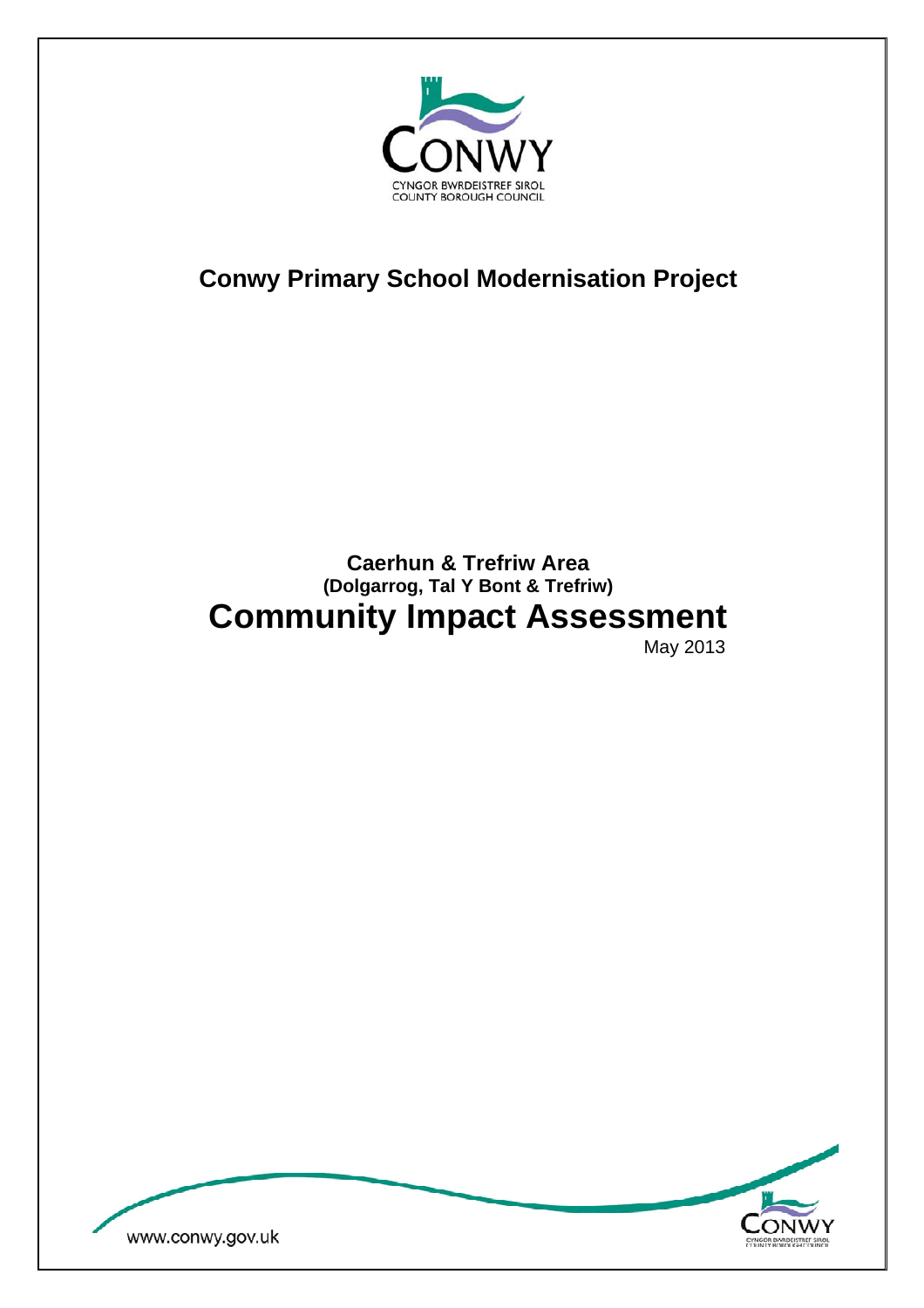## **Contents**

|                       |                                                                           | Page                             |
|-----------------------|---------------------------------------------------------------------------|----------------------------------|
| 1                     | <b>Introduction</b>                                                       | 3                                |
| 1.1                   | Conwy Community Strategy - One Conwy                                      | 3                                |
| 1.2                   | Community focused schools                                                 | 3                                |
| 1.3                   | Local schools (catchment areas)                                           | 3                                |
| 1.4                   | Rural village schools                                                     | $\overline{4}$                   |
| $\overline{2}$<br>2.1 | Area profile<br>Area Profiles (Caerhun & Trefriw)                         | $\overline{\mathbf{4}}$<br>4     |
| 2.2                   | <b>Community facilities</b>                                               | 5                                |
| 2.3                   | <b>Businesses</b>                                                         | 5                                |
| 2.4                   | Employment and income                                                     | 6                                |
| 3                     | <b>School profiles</b><br><b>Ysgol Dolgarrog</b>                          | $\overline{7}$<br>$\overline{7}$ |
|                       | <b>Ysgol Tal y Bont</b>                                                   | 9                                |
|                       | <b>Ysgol Trefriw</b>                                                      | 11                               |
| 3.1                   | Further school information                                                | 13                               |
| 4                     | <b>Community Impact Assessment Method</b>                                 | 14                               |
| 4.1                   | Local Authority Options for Structural Change Community Impact Assessment | 15                               |
| 5                     | <b>Conclusions and recommendations</b>                                    | 24                               |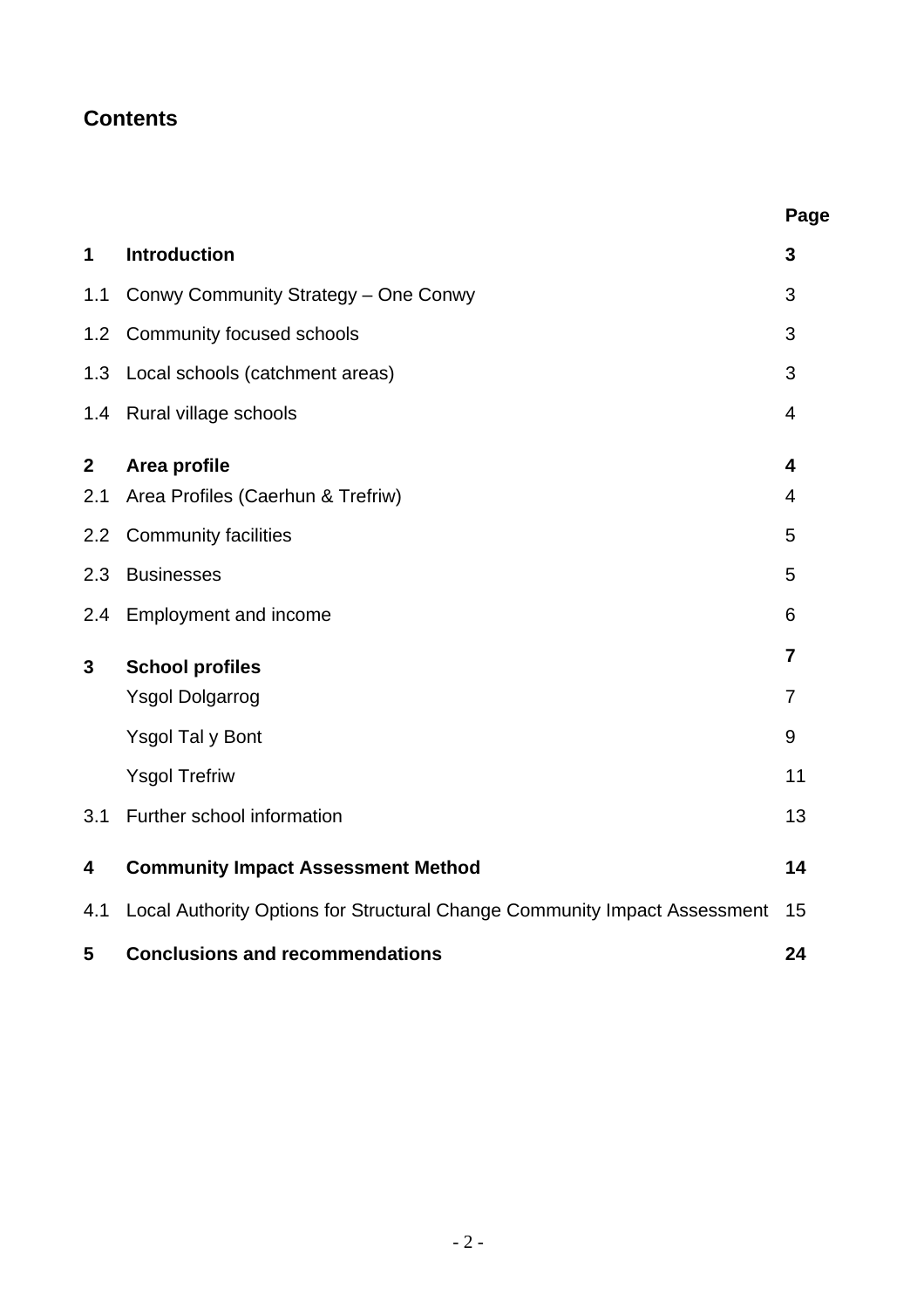### **1. Introduction**

Conwy County Borough Council has been carrying out an in-depth review of its Primary Schools over the last 3 years. This resulted in the publication of the *'Strategy for the Modernisation of Conwy Primary Schools'* and associated *'Implementation Plan'* in October 2010, which was subsequently reviewed and agreed by Cabinet in November 2011.

The Cabinet also agreed to:

- i) consult with communities in detail (full impact assessment) on the options within the Implementation Plan and
- ii) Undertake stakeholder meetings with those areas identified for *'review in two years time'*.

Key information, including impact assessments on language; equality; transportation; community; and buildings fit for purpose, will be undertaken in order to inform an option appraisal.

Formal consultation meetings will take place with each school within an area for initial review to present in more detail the options considered for each area and the outcome of the option appraisal.

#### **This document will consider the impact on the local community of the proposed options within the Caerhun & Trefriw Areas**.

**1.1 One Conwy - Conwy Local Service Board's vision for the future of Conwy.** 

*'People in Conwy are educated and skilled'* is one of the eight outcomes of One Conwy,

#### **What we want to achieve**

• Children and young people have a flying start in life through childcare, part-time education and parenting

- Young people are engaged in and have equal access to education, employment and training
- People have access to a wide range of learning opportunities
- People have the skills to get and maintain a job and have the opportunity to improve their skills, qualifications, experience and employability

• A co-ordinated approach to improve numeracy and literacy

## **1.2 Community focused schools**

The Local Authority will support schools to develop community links that provide opportunities and enrich experiences for all. Opportunities for curriculum enhancement and enrichment need to be developed with the school's local community and beyond, benefiting both the pupils and members of the community. When considering the options for future school structures the Authority will balance educational needs with community development, investment and support needs.

#### **1.3 Local schools (catchment areas)**

The Primary Schools Modernisation programme will support the Authority's policy of identifying local schools for communities. Each local school has a defined 'catchment area'. Catchment areas (in the main) are based on community ward boundaries as supplied by the Boundary Commission. Catchment areas are mapped out and are required to be reviewed periodically.

In rural areas, a catchment area will cover many square miles and may include one or more villages and their surrounding areas. In urban areas with two or more schools in a town, the catchment areas will be a collection of streets.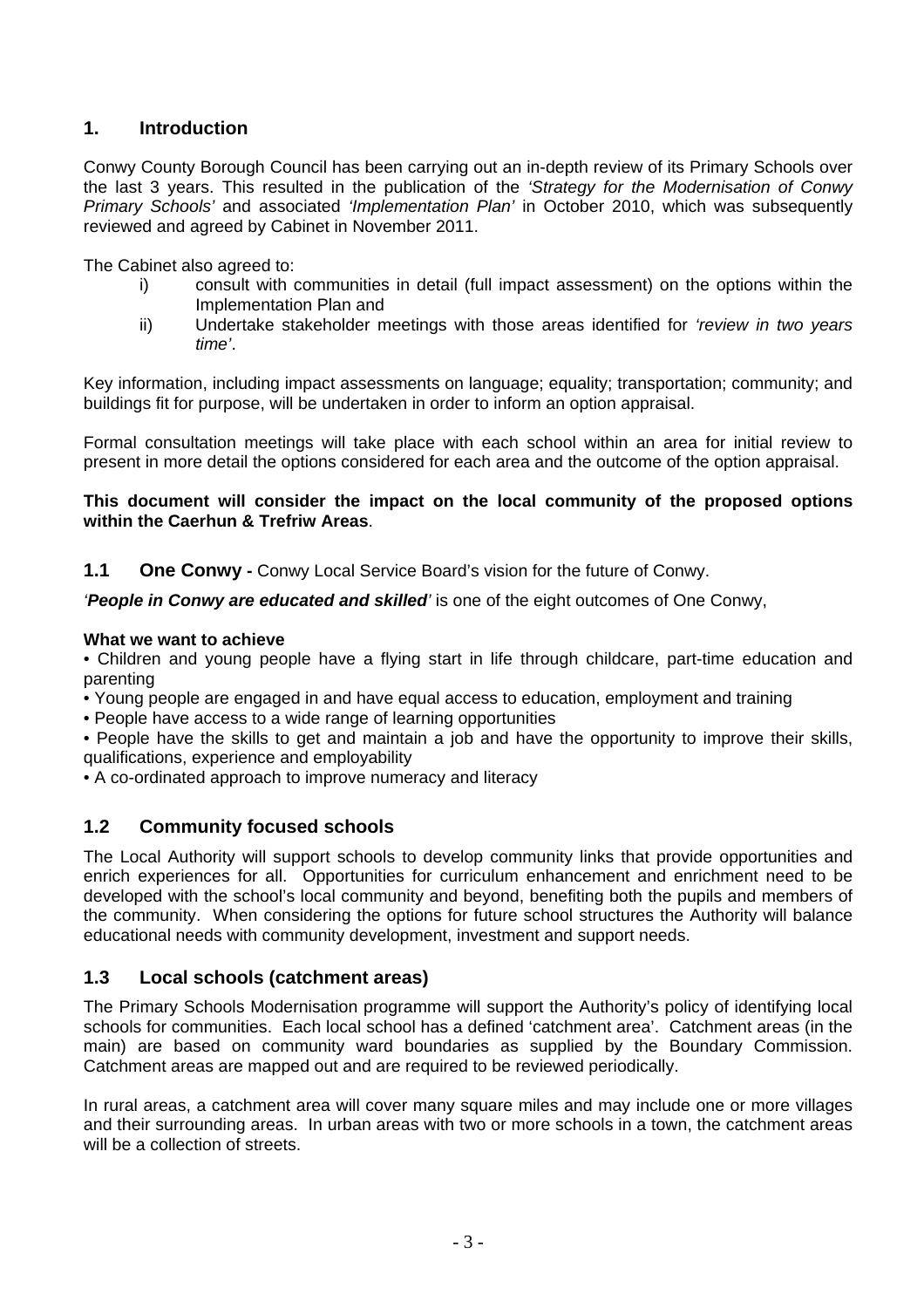#### **1.4 Rural village schools**

The Authority recognises the vital role our village schools undertake within our rural communities to maintain the local culture, language and way of life. When considering the options for future school structures within the rural areas, the Authority will balance educational needs with community development, investment and support needs.



## **2.1 Caerhun Area Profile**

There are three primary schools covering the Caerhun and Trefriw area - Ysgol Dolgarrog, Ysgol Tal Y Bont and Ysgol Trefriw. All three schools are classed as Welsh Medium Primary Schools and all pupils are taught Welsh as a first language. Ysgol Dolgarrog and Ysgol Tal Y Bont are within the Caerhun ward; the catchment area for Ysgol Dolgarrog is to the south of the ward incorporating the village of Dolgarrog and the surrounding National Park. Ysgol Tal Y Bont's catchment is in the northern part of the Caerhun ward and includes the villages of Tal y Bont, Ty'n-y-groes, Rowen and Llanbedr-y-cennin. Ysgol Trefriw is situated in the Trefriw ward covering the village of Trefriw and the surrounding rural countryside. Both wards have an urban/rural classification of 'Village, Hamlet & Isolated Dwellings'.[1](#page-0-0)

The combined population for both wards is 3236, containing slightly a higher proportion of people up to 65 years of age than the mean average for Conwy County; and a lower proportion of children aged 0-15.<sup>[2](#page-3-0)</sup> The catchment area population of Ysgol Dolgarrog is 433 with 444 dwellings within 1 mile of the school. There are 316 dwellings within 1 mile of Ysgol Tal Y Bont and a catchment area population of 1294. For Ysgol Trefriw the catchment area population is 824 with 385 dwellings within 1 mile of the school.<sup>[3](#page-3-1)</sup>

The current deposit Conwy Local Development Plan (2007 – 2022) indicates that new housing sites will be developed within the Caerhun and Trefriw area, with intentions for the Caerhun ward (covering both Ysgol Dolgarrog and Ysgol Tal Y Bont catchments) to accommodate a further 57 dwellings with a potential for an additional 18 primary school pupils associated with these extra dwellings. In the Trefriw ward and catchment area a further 17 dwellings could be accommodated and could potentially yield an additional 5 pupils. This is inclusive of new proposed housing allocations and sites with current planning permission.

 $\overline{a}$ 

<sup>1</sup> Office for National Statistics, Local Area Profile

<span id="page-3-0"></span><sup>&</sup>lt;sup>2</sup> 2011 Census Key Statistics

<span id="page-3-1"></span><sup>&</sup>lt;sup>3</sup> 2011 Census and Post Office Address point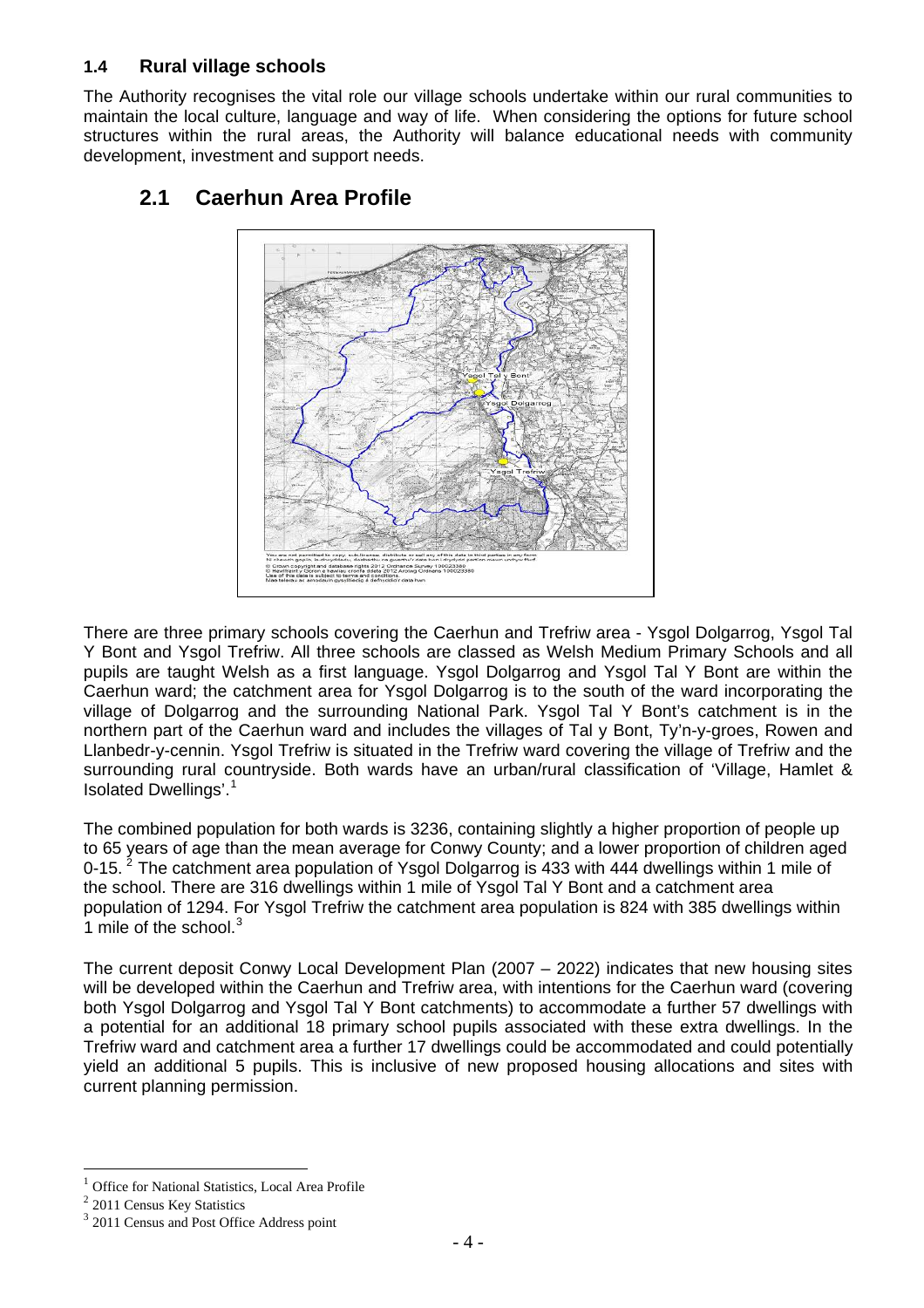## **2.2 Community Facilities**

The following facilities within the catchment area are available for community use:

#### **Dolgarrog**

*Canolfan Porthlwyd, Conwy Road, Dolgarrog, LL32 8JU* 

#### **Tal y Bont**

*Llanbedr & Tal y Bont Memorial Hall, Llanbedr Road, Tal y Bont* 

#### **Trefriw**

*Trefriw Village Hall* 

### **2.3 Businesses**

#### **Dolgarrog**

There are a number of businesses in Dolgarrog including Garden Design, Joinery, Window Cleaning/Gutter clearing, Engineering, Pest Control, Holiday Cottages and a shop/café/post office, hot food takeaway, a pub and hair stylist located in the centre of the village and in close proximity to the school.

RWE Npower operates two separate hydro sites at Dolgarrog. The Cowlyd reservoir provides water for the 'high head' scheme (17MW total output) via a 5km pipeline utilising a total catchment area of about 44 square kilometers. The Coedty reservoir provides water for Dolgarrog's 'low head' scheme (15MW total output) via a 3km pipeline with a catchment area of around 27 square kilometers.

Aluminium smelting and rolling production began at Dolgarrog in 1907 but came to an end in October 2007 with 175 redundancies therefore it is probably fair to say that much of the community has been built around this major employer. The site was demolished.

Conwy Adventure Leisure, the company behind the Surf Snowdonia project recently held an open day to inform the community of the multi-million pound surf attraction at the former aluminium factory site and aims to create an outdoor wave centre and 100 new jobs. This project is subject to funding and planning consent.

#### **Tal y Bont**

A village shop and post office, a market garden, a hotel and pub/restaurant, Speciality Cakes and Buffets business and a roofing business are located in the centre of the village.

#### **Trefriw**

There are a number of businesses in Trefriw including Garden Design, Tree surgery, Plumbing, Fencing, with numerous B&B's, Guest Houses, pubs/hotels a woollen mill, a grocery/newsagent/shop/cafe, post office and a butcher's shop are located in the centre of the village and in close proximity to the school.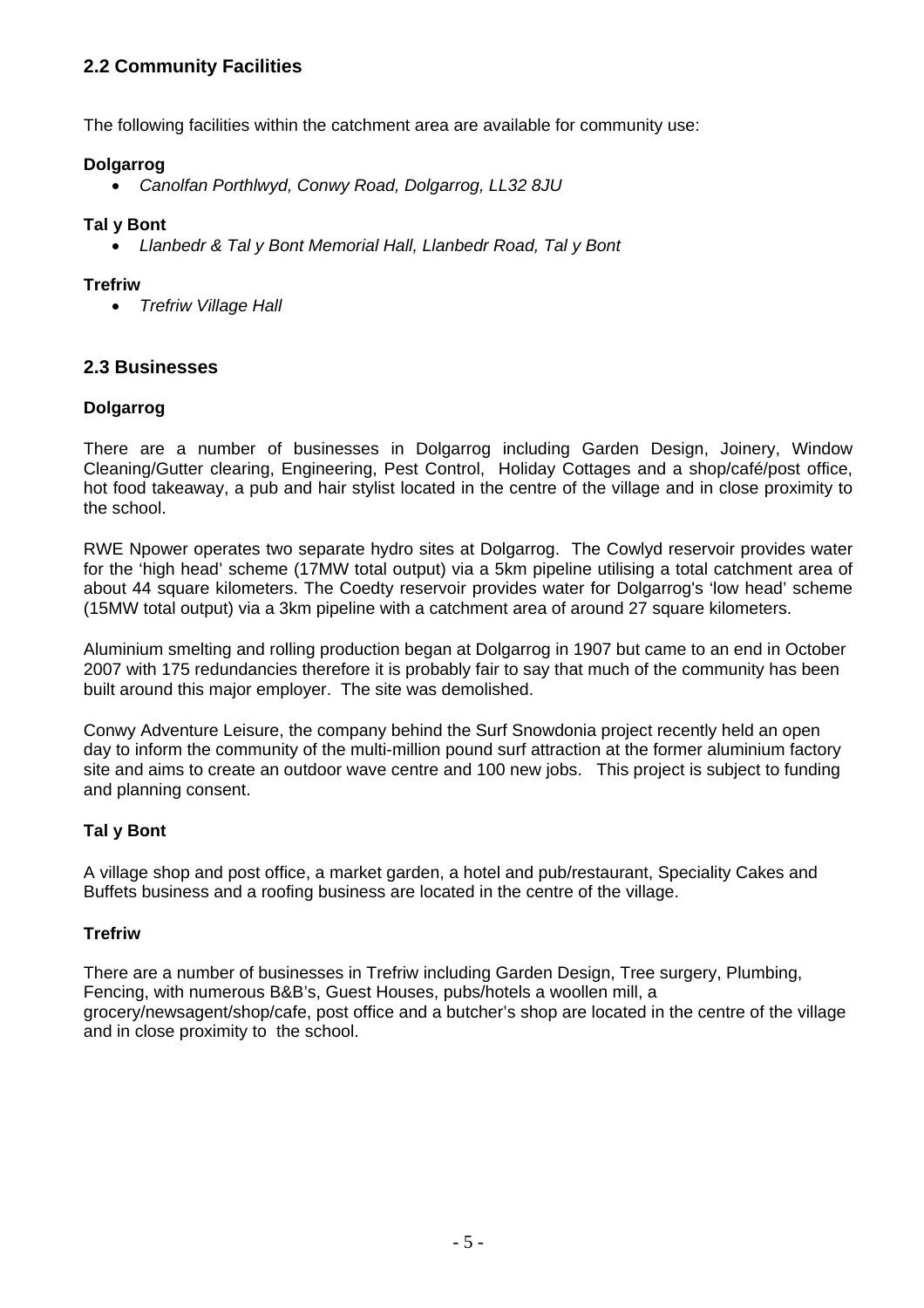## **2.4 Employment & income**

Annual unemployment JSA claimant rates for June 2012 show that Caerhun 0.7% (8) and Trefriw 3% (23) have a slightly lower unemployment rate than the county average ([4](#page-3-1).5).  $4$ 

According to the 2011 Census, in Caerhun employment is greatest in the Education (14.8%) health & social work (14.4%) followed by wholesale & retail (13.3%). In Trefriw, employment is greatest in Wholesale & retail (18.0%) followed by Health & social work (12.0%)

The rural location of both wards accounts for the fact that the percentage of people who work at home is higher than the average for Conwy County and for Wales; with 15% of Caerhun's population working mainly at or from home and 9% of Trefriw's population working mainly at or from home.

The mean household income for the county is £23,850. The average household income is higher in Caerhun at £27,350 and Trefriw is marginally lower at £24,150.

 $\overline{a}$ 

<span id="page-5-0"></span><sup>4</sup> 2011 Census Key Statistics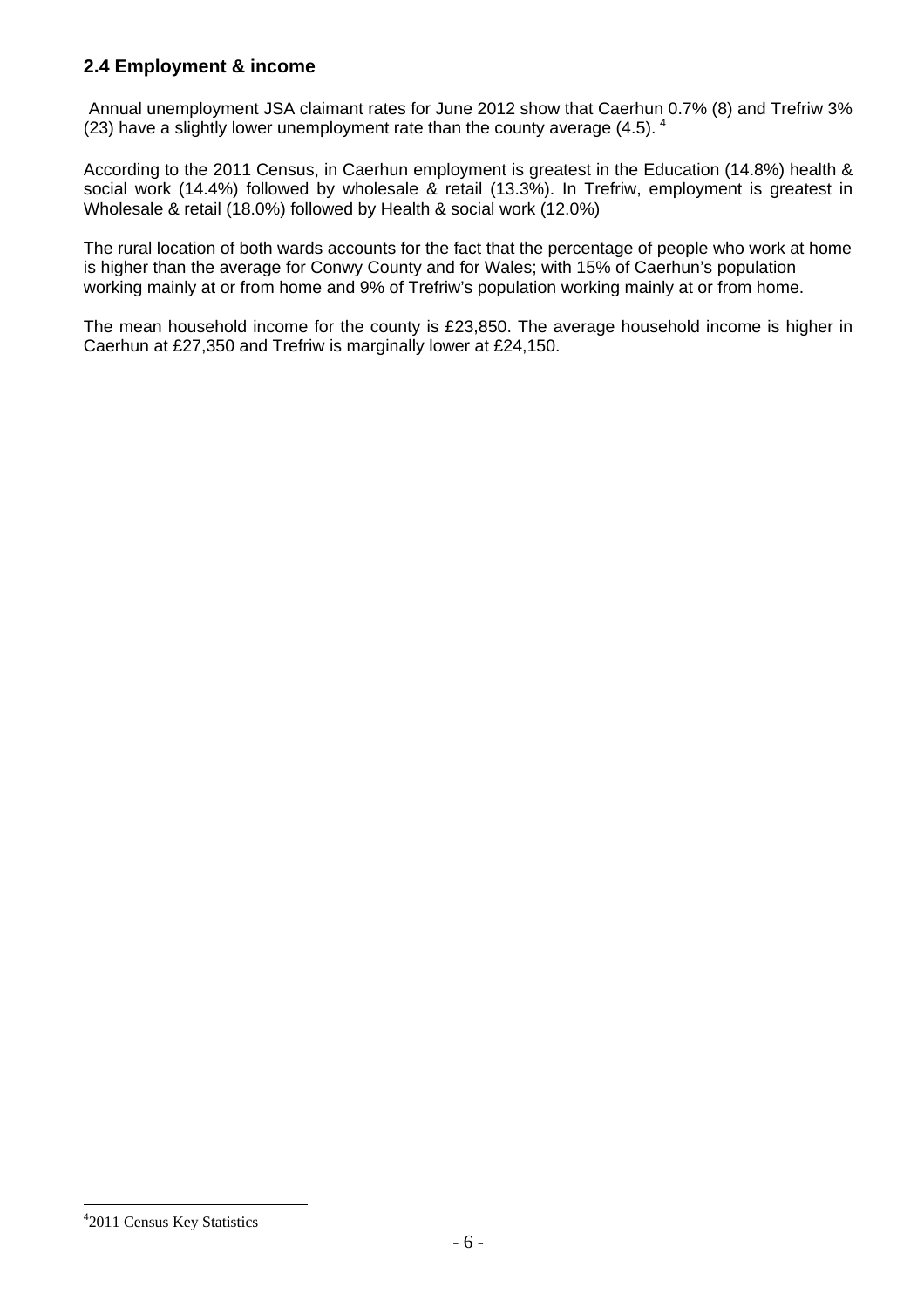### **3.0 School Profiles Ysgol Dolgarrog**

Ysgol Dolgarrog is a Community Welsh medium Primary School for children aged between 3 and 11 years old. The school is located in the centre of the village of Dolgarrog in the Conwy Valley, serving the village and its rural catchment area. The school is a 2 storey building built in 1934 of brick construction and a slate roof, with an additional kitchen built in 1945.

According to the ESTYN inspection report from November 2012 "The area that is served by the school is neither prosperous nor economically disadvantaged."

Ysgol Dolgarrog teaching staff consists of a permanent Headteacher (with a teaching commitment that is between 50 and 100%), there is also a full time teacher and 2 part time teachers. There are 2 teaching assistants to provide additional support to the pupils, and 2 administrative support staff. [5](#page-5-0)

The average class size, according to the 2012 September Stats returns was 18 pupils, with as low of 13 pupils in one class to a high of 27 in another class. [6](#page-6-0)

In January 2012 there were 58 pupils (including Nursery) attending Ysgol

Dolgarrog. Of these pupils 22% are attending Ysgol Dolgarrog from outside of the catchment area.



The majority of pupils who attend Ysgol Dolgarrog from outside of the catchment area live in the catchment area for Ysgol Tal y Bont, as reflected in the chart below.





<span id="page-6-1"></span> $\overline{a}$ 5 Statutory PLASC Return, January 2012



<span id="page-6-0"></span><sup>6</sup> Statutory Class Sizes Return, September 2012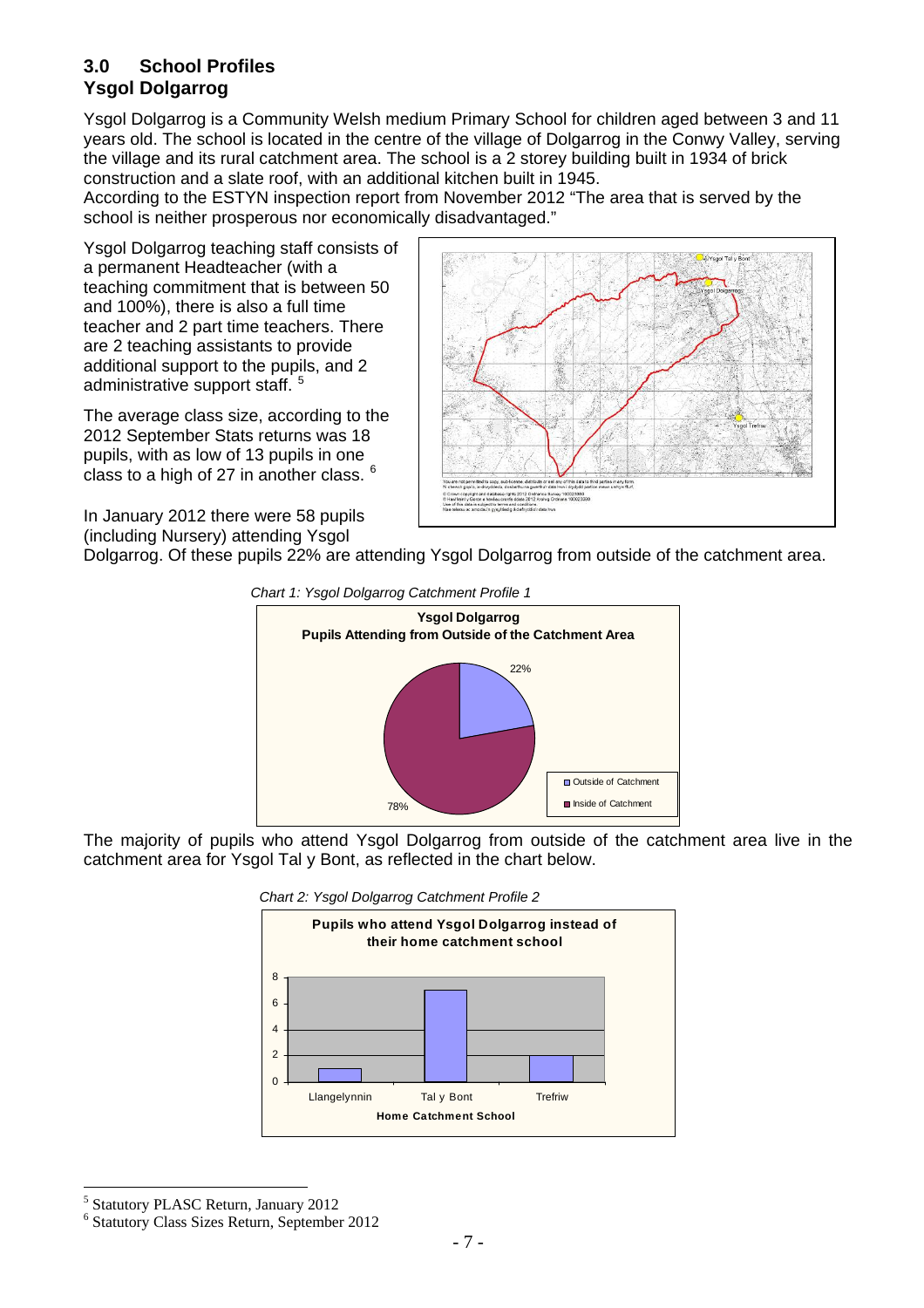Conversely, 9% of pupils that do live in the Ysgol Dolgarrog catchment do not attend their local school for which the reasons are unknown (i.e. for Welsh Medium provision or down to parental preference). The chart below shows that the majority of pupils are attending Ysgol Tal Y Bont with another attending Ysgol Bro Gwydir.



The November 2012 ESTYN inspection report for Ysgol Dolgarrog notes that:

*"Education is provided through the medium of Welsh for all pupils, although English is the main home language of almost all of them."* 

*"Staff promote Welsh effectively and regularly and there is an obvious Welsh ethos in classes. Provision for developing pupils' awareness of the culture and history of Wales is good, and studies of the local community and the history of Wales make a valuable contribution to this."* 

*"The school works effectively with a range of partners. This has a beneficial effect on pupils' wellbeing and attainment.* 

*There is a strong partnership with parents. They are very supportive of the school and contribute enthusiastically to a number of activities, including raising money to improve educational provision. Parents appreciate the regular information that is shared with them. Responses to questionnaires are very positive and they do not suggest that there are important issues which need attention."* 

*"A valuable partnership exists with the Cylch Ti a Fi which meets at the school. This prepares the children well for their period at school and transfer arrangements are effective. There are numerous links with the local community and this has an extensive influence on learning experiences. The community has contributed generously over the years and the effect of this can be seen in the improvement to the outdoor area and the resources that have been contributed to the school. Recently, £1,000 was received to buy reading books."*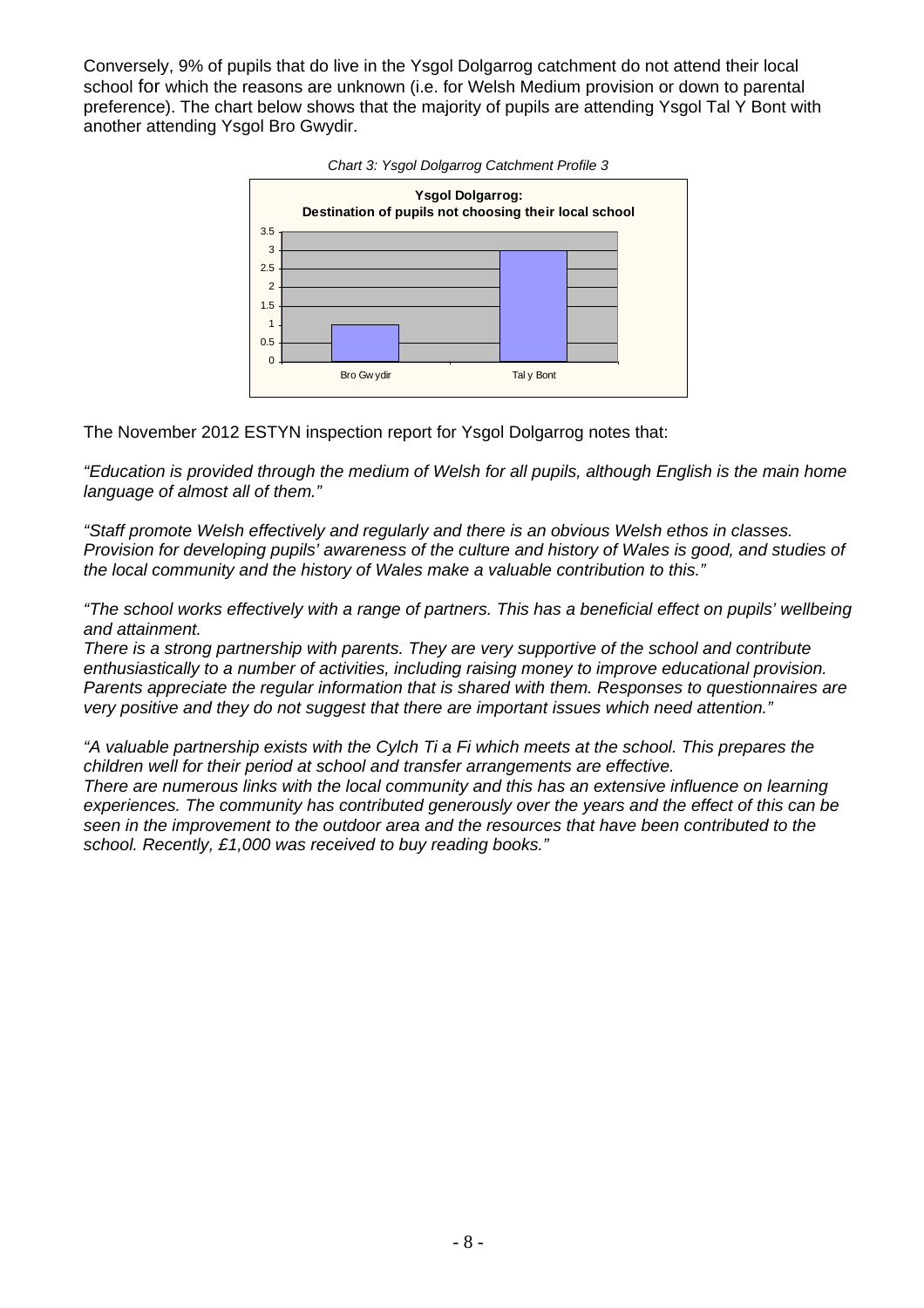## **Ysgol Tal y Bont**

Ysgol Tal Y Bont is located in the village of Tal Y Bont, and is a Community Welsh medium Primary School for children aged between 3 and 11 years old. The pupils come from the village itself and the surrounding rural area. The school was built in 1925 and is a 2 storey stone building with slate roof; a kitchen extension was built in 1958.

The July 2010 ESTYN inspection report notes that "The school judges that the area is recognized as one of economic and social disadvantage."

The teaching staff at Ysgol Tal Y Bont includes an acting Headteacher (with a teaching commitment that is between 50 and 100%) and one other full time qualified teacher. To provide additional support to pupils there are also 2 teaching assistants and 2 special needs support staff.<sup>[7](#page-6-1)</sup>

The average class size according to the annual September 2012 Stats returns is 12.6 pupils, with a low of 11 in one class and a high of 14 in another. <sup>[8](#page-8-0)</sup>



As of January 2012 there were 38 full time pupils at Ysgol Tal y Bont with no pupils in the part time nursery class.

When we compared the addresses of these pupils against the local catchment for Ysgol Tal y Bont, it showed that 15% of these pupils were attending from outside of the school catchment (see chart 4 below).

The majority of these pupils live the previous Ysgol Rowen catchment area, which is shown in chart 5.





 $\overline{a}$ 

<sup>7</sup> Statutory PLASC Return, January 2012

<span id="page-8-1"></span><span id="page-8-0"></span><sup>8</sup> Statutory Class Sizes Return, September 2012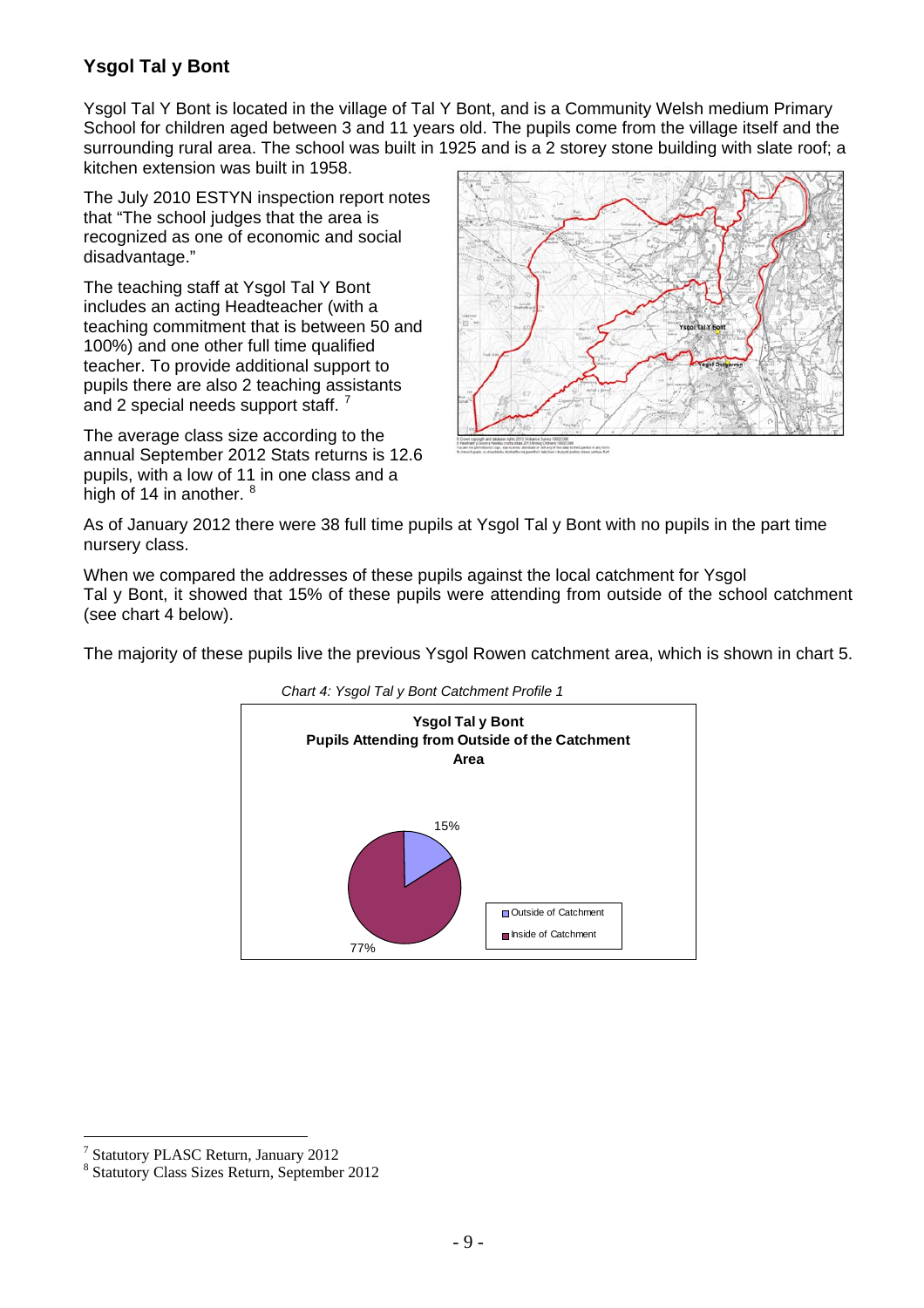



There are 44% of pupils living in the Tal y Bont catchment area and not choosing to attend their local school. Of these pupils the schools that they mainly attend are Ysgol Dolgarrog, Ysgol Llangelynnin and Ysgol Porth Y Felin, as well various other schools across the County as reflected in chart 6 below.



 *Chart 6: Ysgol Tal y Bont Catchment Profile 3*

Ysgol Tal y Bont's ESTYN inspection report from July 2010 states that:

*"Significant emphasis is placed throughout the school on developing the pupils' bilingual competency. The Cwricwlwm Cymreig is very effectively promoted."* 

*The regular visits the pupils make to the local community, and other areas of interest associated with class work, contributes significantly towards enhancing their understanding of the community itself and the world of work.* 

*Pupils*' *experiences are promoted and enriched well by means of a wide range of extracurricular, cultural and community activities.* 

*The school is extremely active in its local community and makes a key contribution to the cultural and social activities of the village. These experiences contribute significantly to their personal and social development.*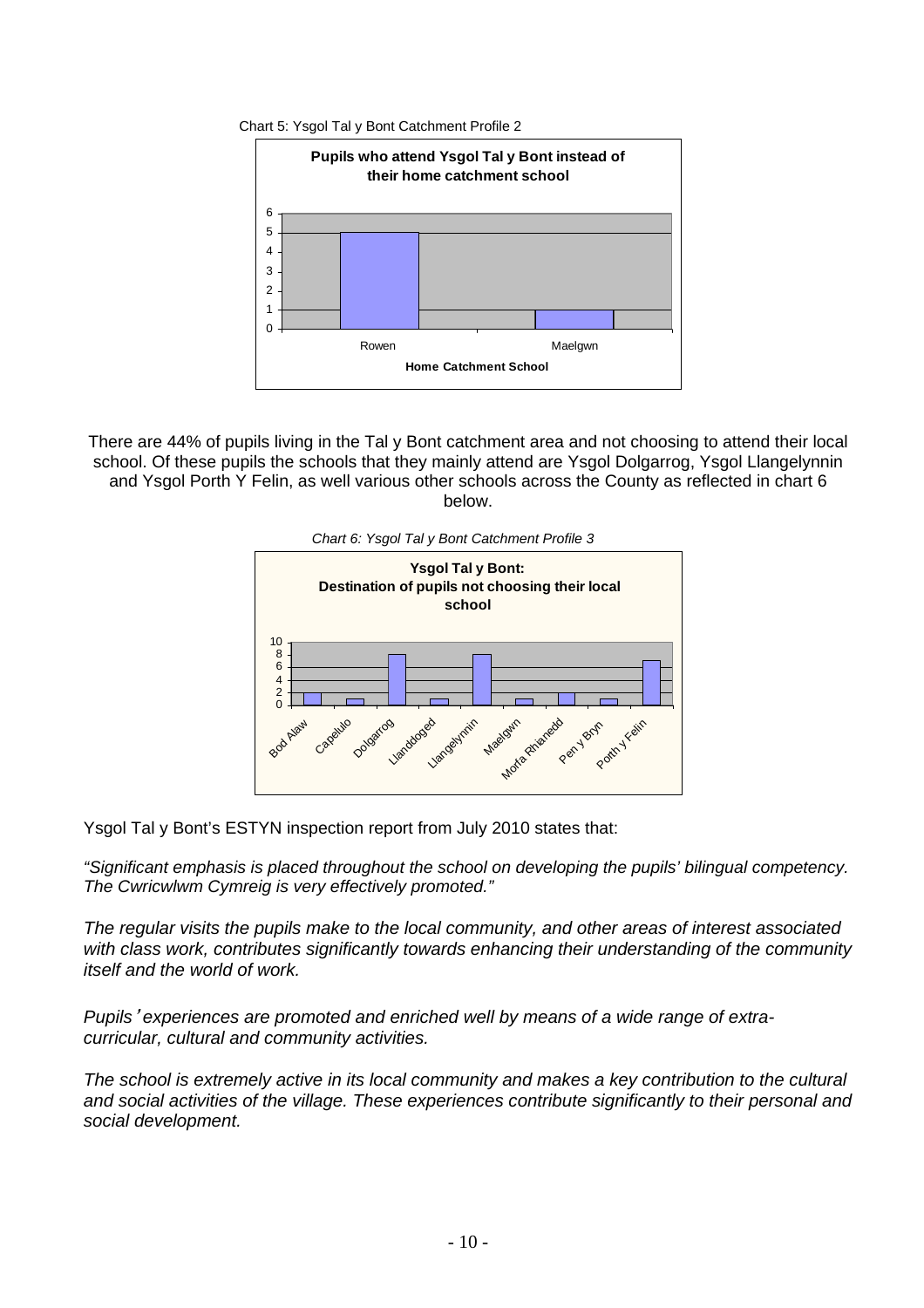## **Ysgol Trefriw**

Ysgol Trefriw is situated on the main road in the middle of the village. It is a Community Welsh medium Primary School for children aged 3 to 11 years old serving the children of the village, and also pupils from the surrounding rural area. The school was built in 1902 and is a single storey building of stone construction with a slate roof.

The ESTYN inspection report from June 2008 states that "The school describes the area the pupils come from as being neither specifically prosperous nor economically disadvantaged."

Ysgol Trefriw teaching staff consists of a permanent Headteacher (who has a teaching commitment between 50 and 100%) and 2 other part time qualified teachers. There are 2 teaching assistants to provide additional support to pupils as well as 1 other member of administrative staff.<sup>[9](#page-8-1)</sup>

According to the annual September Stats returns from 2012 the average class size was 18.5, with 16 in one classroom and a high of 21 in another classroom.<sup>[10](#page-10-0)</sup>

In January 2012 there were 39 pupils attending Ysgol Trefriw of which 3 of the pupils were attending the part time nursery.



There are only 3% of pupils at Ysgol Trefriw

that attend from outside of the school catchment area; these pupils live in the Rowen catchment area. (See charts 7 and 8 below).





 $\overline{a}$ <sup>9</sup> Statutory PLASC Return, January 2012

<span id="page-10-0"></span><sup>&</sup>lt;sup>10</sup> Statutory Class Sizes Return, September 2012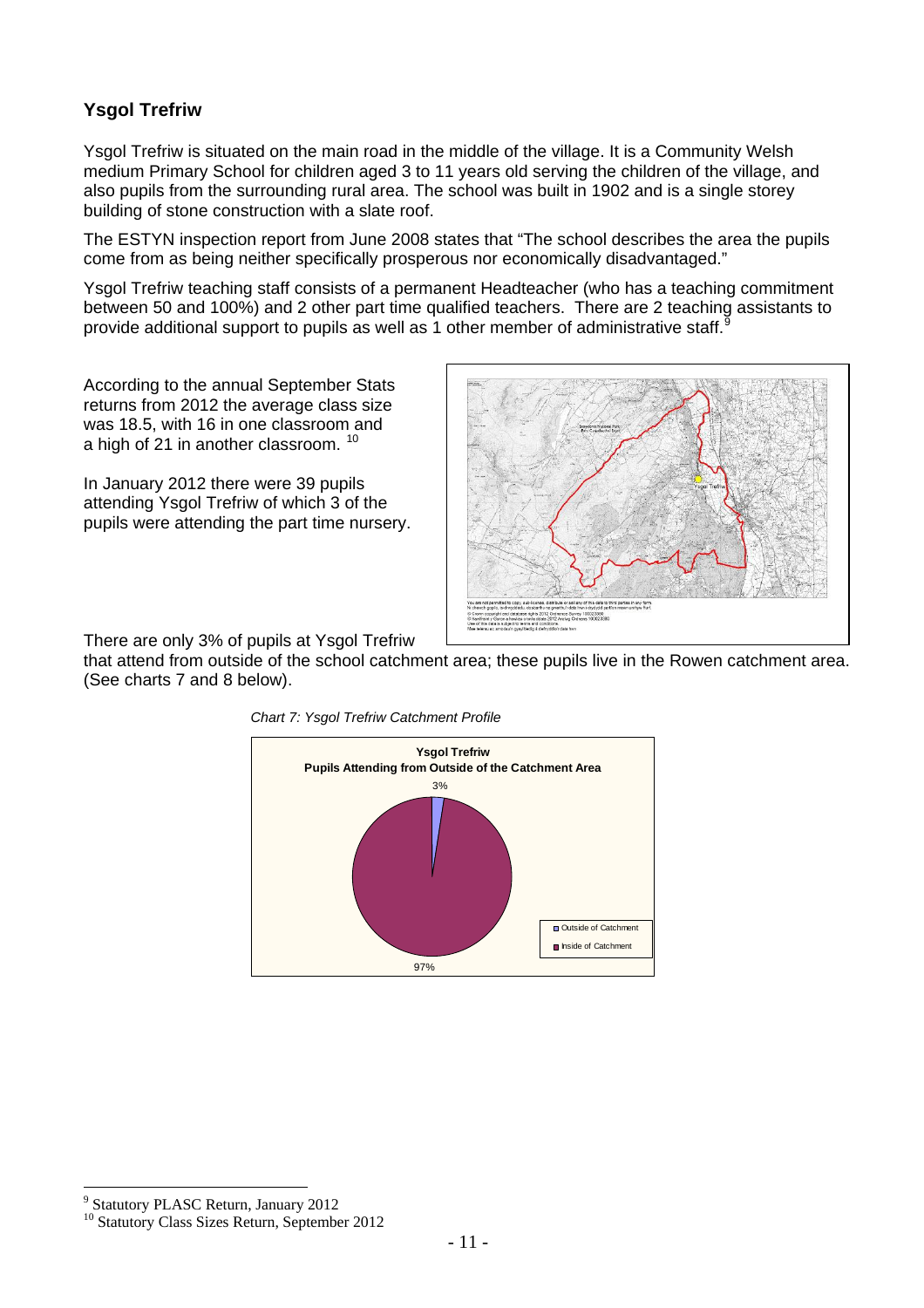*Chart 8: Ysgol Trefriw Catchment Profile 2*



There are 24% of pupils living in the Trefriw catchment area not choosing to attend their local school (for reasons other than parental preference or Faith based); the majority of these pupils are attending Ysgol Bro Gwydir with others attending schools across the County, as reflected in chart 9 below.



Chart 9: Ysgol Trefriw Catchment Profile 3

The ESTYN inspection report from June 2008 makes the following observations:

*"Ysgol Trefriw is an important institution in the village and the local community"* 

*The school is an important element of the community and the locality, and it provides valuable experiences for the pupils when they take part in community and charitable events.* 

*These links enhance pupils' educational experiences and prepare them to become responsible members of their community.* 

*Pupils' contribution to the life of the community, being involved with a range of activities and use of facilities such as the village hall and village playing field, is good. This promotes their awareness of the local community and enables them to understand its features.* 

*The school provides pupils with good experiences by enabling them to contribute to community and charitable events. The elderly and other deserving causes are supported. The school is important to the community and the locality, and it contributes well to the community by taking part in various activities in the village. These links enrich pupils' educational experiences and their personal development, and prepare them to become responsible members of the community.*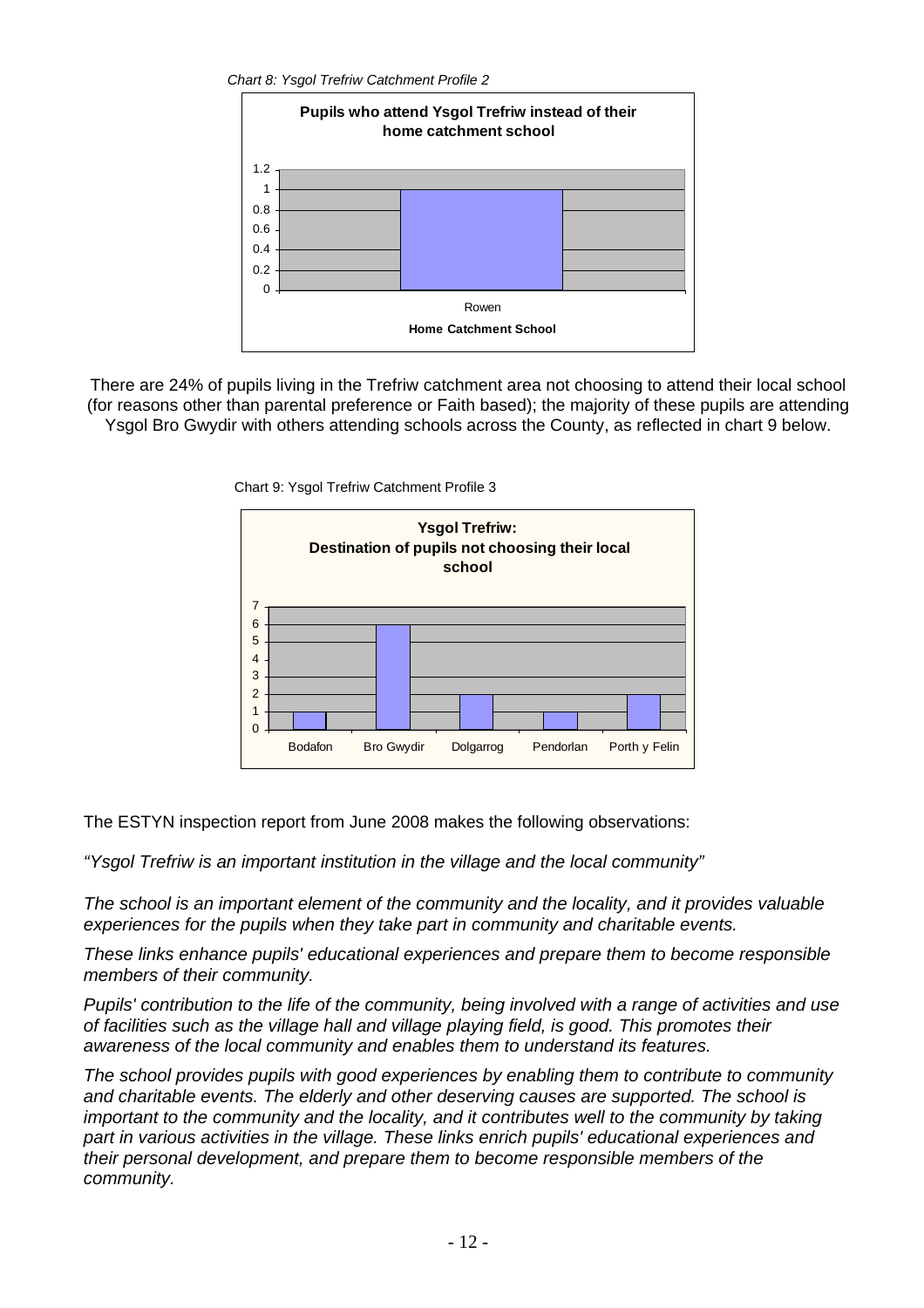*There are close links with the 'Cylch Meithrin' (Nursery Group) which meets every afternoon in a room at the school. Some of the school's nursery children join the 'Cylch Meithrin' on occasions.* 

*The Friends of the School support by raising funds by means of specific efforts. The money raised is used to improve the provision and to enhance the school's resources.* 

*Despite the limitations of the facilities, the school succeeds well in making the best use of the rooms available, including the small room used as a library, as well as ensuring valuable experiences for the pupils through regular use of the hall and field that belong to the village.* 

*At Ysgol Trefriw, we are proud of the children and ensure that we do our best to provide opportunities and to develop each child to his/her full potential. The school's success is a result of real commitment on the part of the staff and the support of parents, governors and the community.* 

## **3.1 Further school information**

|                                                   |              | <b>Dolgarrog</b>                                                                         | <b>Tal Y Bont</b> | <b>Trefriw</b>     |
|---------------------------------------------------|--------------|------------------------------------------------------------------------------------------|-------------------|--------------------|
|                                                   |              | Percentage/number of children living in the catchment area attending the school          |                   |                    |
|                                                   |              | 91%                                                                                      | 56%               | 76%                |
|                                                   |              | Services provided by the school for the community, including extra curricular activities |                   |                    |
| <b>Breakfast club</b>                             | Term<br>time |                                                                                          | <b>Daily</b>      | <b>Daily</b>       |
| After school club                                 | Term         | <b>Daily</b>                                                                             |                   |                    |
| Clwb yr Urdd                                      | Term         | <b>Weekly</b>                                                                            | <b>Weekly</b>     | <b>Weekly</b>      |
| <b>Cookery Club</b>                               | Term         |                                                                                          | Weekly            |                    |
| Dance Club                                        | Term         | Weekly                                                                                   |                   |                    |
| Sports Club                                       | Term         |                                                                                          | Weekly            |                    |
| <b>Football Club</b>                              | Term         | <b>Fortnightly</b>                                                                       |                   |                    |
| Film Club                                         | Term         |                                                                                          | Weekly            |                    |
| <b>Knitting Club</b>                              | Term         |                                                                                          | <b>Weekly</b>     |                    |
| Community facilities used regularly by the school |              |                                                                                          |                   |                    |
| <b>Village Hall</b>                               | Term         |                                                                                          | 2x Weekly         | 2 x Weekly         |
| Chapel                                            | Term         |                                                                                          |                   | <b>Annually</b>    |
| Church                                            | Term         |                                                                                          | <b>Annually</b>   | <b>Annually</b>    |
| <b>Trefriw</b><br>Park/Playground                 | Term         |                                                                                          |                   | 5 times a<br>month |
|                                                   |              | Community facilities provided by and activity undertaken within the school premises      |                   |                    |
| <b>Welsh Lessons</b>                              |              | <b>Weekly</b>                                                                            |                   |                    |
| Clwb yr Henoed                                    |              |                                                                                          | <b>Monthly</b>    |                    |
| Impact on local businesses and employment         |              |                                                                                          |                   |                    |
| Local Shop                                        |              |                                                                                          | Weekly            | <b>Weekly</b>      |
| Local Butcher                                     |              |                                                                                          |                   | <b>Annually</b>    |
|                                                   |              |                                                                                          |                   |                    |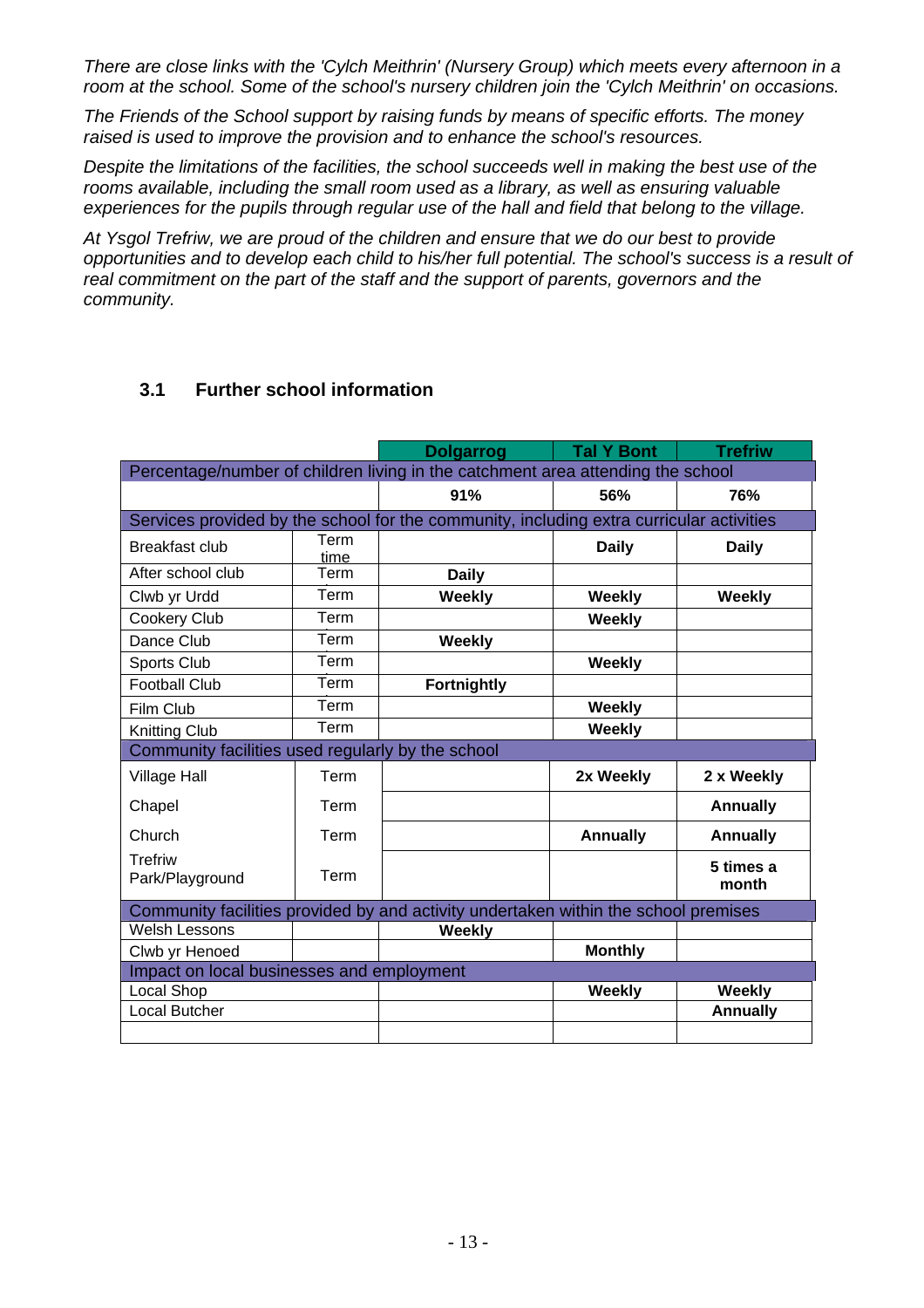### **4.0 Community Impact Assessment**

The Community Development Service was asked to consider the impact on the schools in Trefriw and the Caerhun communities based on the following options from '*Strategy for the Modernisation of Conwy Primary Schools'* Implementation Plan:

*Option 1 – New build area school on 1 site (Dolgarrog)* 

*Option 2 -Maintain current schools (Community preferred)* 

*Option 3- Area school on one site via remodelling of Ysgol Dolgarrog* 

*Option 4- Area school on existing 3 sites* 

Each of the schools within the area provided information about their role in the community (*see 3.1 Further school information*). Using these details and other information, the Community Development Service investigated the potential impacts that each of the proposed options may present.

Information analysed in this process represents a snapshot of the current situation.

Five key measures were identified with weightings agreed by the Primary Schools Modernisation Programme Board and applied to ensure that particular issues are appropriately represented:

- Children living in the catchment area attending their local school (Weighting: 30)
- Services provided by the school for the community including extra curricular activities (Weighting: 25)
- Community facilities used regularly by the school (Weighting: 10)
- Community facilities provided by and activity undertaken within the school premises (Weighting: 25)
- Impact on local businesses and employment (Weighting: 10)

A workshop involving local Elected Members was assembled to consider the assessment.

Against each Option *(e.g. 'Option 3* All through school on existing 2 sites*)*:

- The five measures *(e.g. 'impact on local businesses and employment')* were assessed to identify any negative or positive impacts on the community.
- A score was then applied ranging from -3 to +3 based on the balance of the evidence available.
- Each individual score was then multiplied by the agreed weighting for the measure.

| <b>Measure score</b> | <b>Measure assessment</b>       | <b>Total measure score</b> |
|----------------------|---------------------------------|----------------------------|
| $-3$                 | Large deterioration             | $-201$ to $-300$           |
| $-2$                 | Moderate deterioration          | $-101$ to $-200$           |
| $-1$                 | Slight deterioration            | $-1$ to $-100$             |
| $\overline{0}$       | No overall change               |                            |
|                      | Slight improvement              | 1 to 100                   |
| 2                    | Moderate improvement 101 to 200 |                            |
| 3                    | Large improvement               | 201 to 300                 |

Section 4.1 presents the outcome of the impact assessment for each Option. For full methodology see Appendix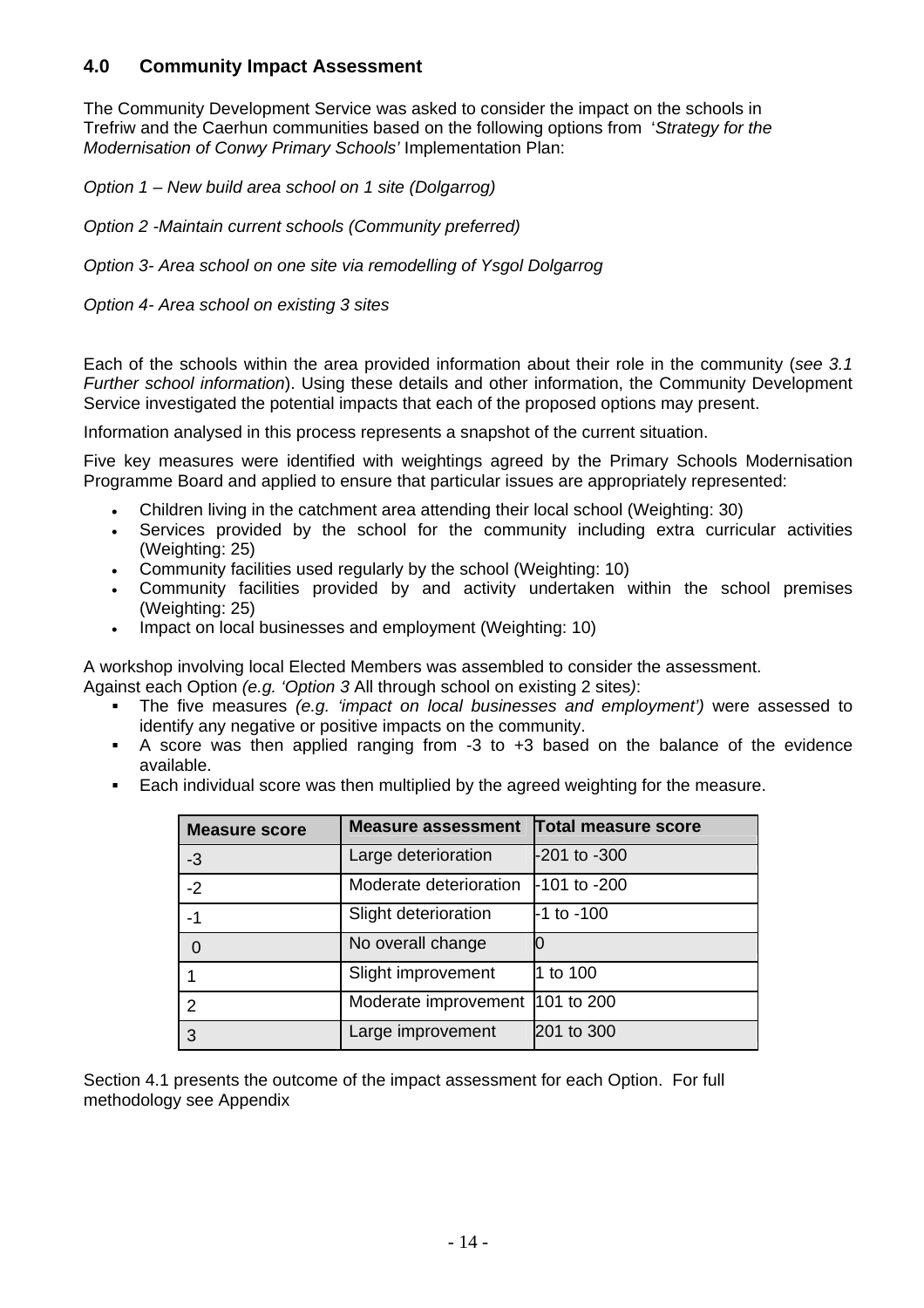| <b>MEASURE</b>                                                                             | <b>Option 1</b><br>All through<br>new build<br>school on one<br>site<br>(Dolgarrog) | <b>Option 2</b><br><b>Maintain</b><br><b>Current</b><br><b>Schools</b><br>(Community<br>preferred) | <b>Option 3</b><br>Area school on<br>one site via<br>remodelling of<br><b>Ysgol Dolgarrog</b> | <b>Option 4</b><br>Area school<br>on existing 3<br><b>sites</b> | <b>Comments / Future mitigation of negative impacts</b>                                                                                                                                                                                                                                                                                                                                                                                                                                                                                                                                                                                                                                                                                                                                                                                                                                                                                                                                                                                                                                                                                             |
|--------------------------------------------------------------------------------------------|-------------------------------------------------------------------------------------|----------------------------------------------------------------------------------------------------|-----------------------------------------------------------------------------------------------|-----------------------------------------------------------------|-----------------------------------------------------------------------------------------------------------------------------------------------------------------------------------------------------------------------------------------------------------------------------------------------------------------------------------------------------------------------------------------------------------------------------------------------------------------------------------------------------------------------------------------------------------------------------------------------------------------------------------------------------------------------------------------------------------------------------------------------------------------------------------------------------------------------------------------------------------------------------------------------------------------------------------------------------------------------------------------------------------------------------------------------------------------------------------------------------------------------------------------------------|
| <b>Children living in</b><br>the catchment area<br>attending the<br>school<br>Weighting 30 | $-3$<br>$(-90)$                                                                     | $\mathbf 0$<br>(0)                                                                                 | $-3$<br>$(-90)$                                                                               | $-1$<br>$(-30)$                                                 | Pupils currently have the choice of schools which would not be<br>available under options 1&3. These schools also have<br>independent governing bodies and separate Head Teachers.<br>These options would result in sharing a Head Teacher/<br>loss of Head Teacher on site but there would be a site<br>head appointed as first point of contact.<br>The Head Teacher would be a non-teaching head and<br>therefore a teacher would be teaching 100% of the time<br>(- 10% non-teaching time),<br>If the schools were to be amalgamated the cost per<br>head of pupil would reduce significantly - will this<br>money be re-invested in the school in the community?<br>Majority of Trefriw pupils currently walk to school. School<br>transport would be provided for options 1&3, provided that<br>pupils live over 2 miles from their nearest appropriate school;<br>but Tal y Bont pupils will have a slightly longer walk to school.<br>Assuming that the secondary education catchment remains the<br>same for the catchment of Tal y Bont and Dolgarrog then there<br>would be no impact on choice of secondary school for these<br>pupils. |

## **4.1 Local Authority Options for Structural Change Community Impact Assessment**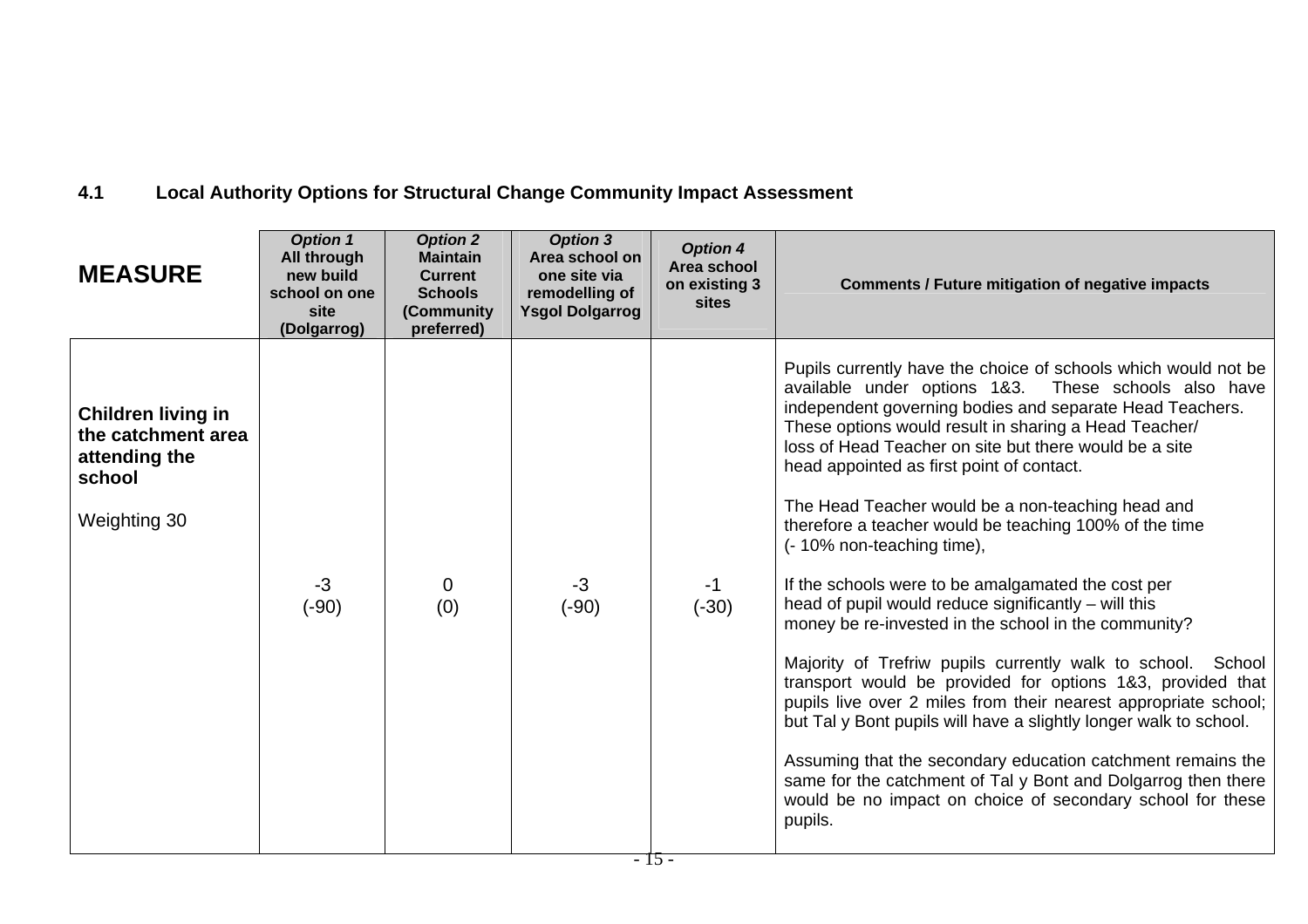|  |  | The average class sizes at all three schools are similar, but we<br>are currently unable to score this impact for the amalgamation<br>of the 3 schools on one site at Dolgarrog as this would be done<br>at a later stage through the design process. There is however,<br>the potential for class sizes to increase should there be an Area<br>school on one site.<br>Option 1 - Althrough new build school on one site at<br><b>Dolgarrog</b> |                     |                   |                        |                 |
|--|--|-------------------------------------------------------------------------------------------------------------------------------------------------------------------------------------------------------------------------------------------------------------------------------------------------------------------------------------------------------------------------------------------------------------------------------------------------|---------------------|-------------------|------------------------|-----------------|
|  |  | 2012<br><b>Capacity</b>                                                                                                                                                                                                                                                                                                                                                                                                                         | <b>Current no's</b> |                   | <b>Unfilled places</b> |                 |
|  |  |                                                                                                                                                                                                                                                                                                                                                                                                                                                 |                     |                   |                        |                 |
|  |  | Ysgol Trefriw<br>73                                                                                                                                                                                                                                                                                                                                                                                                                             |                     | 36<br>(47)        |                        | 51%             |
|  |  | <b>Ysgol Dolgarrog</b><br>90                                                                                                                                                                                                                                                                                                                                                                                                                    |                     | 48<br>(40)        |                        | 37%             |
|  |  | 60<br>Ysgol Tal y Bont                                                                                                                                                                                                                                                                                                                                                                                                                          |                     | (60)<br>38        |                        | 47%             |
|  |  |                                                                                                                                                                                                                                                                                                                                                                                                                                                 | Total 122           | (147)             |                        |                 |
|  |  | $122$ = current number of pupils in the schools                                                                                                                                                                                                                                                                                                                                                                                                 |                     |                   |                        |                 |
|  |  | 147 = the number of children living in the catchment areas.                                                                                                                                                                                                                                                                                                                                                                                     |                     |                   |                        |                 |
|  |  | Option 3 - Area school on one site via remodelling of<br><b>Ysgol Dolgarrog</b>                                                                                                                                                                                                                                                                                                                                                                 |                     |                   |                        |                 |
|  |  | <b>Capacity</b>                                                                                                                                                                                                                                                                                                                                                                                                                                 |                     | Projected no's by |                        | 2017            |
|  |  |                                                                                                                                                                                                                                                                                                                                                                                                                                                 | 2012                | 14<br>13          | 16<br>15               | 17              |
|  |  | <b>Ysgol Trefriw</b><br>$\overline{73}$                                                                                                                                                                                                                                                                                                                                                                                                         | 36                  | 33<br>32          | 33<br>26               | $\overline{26}$ |
|  |  | 90<br><b>Ysgol Dolgarrog</b>                                                                                                                                                                                                                                                                                                                                                                                                                    | 48                  | 52<br>51          | 51<br>52               | 52              |
|  |  | Ysgol Tal y Bont<br>60                                                                                                                                                                                                                                                                                                                                                                                                                          | 36                  | 32<br>33          | 33<br>26               | 26              |
|  |  | 223                                                                                                                                                                                                                                                                                                                                                                                                                                             |                     | 120 116<br>117    | 118 103 104            |                 |
|  |  |                                                                                                                                                                                                                                                                                                                                                                                                                                                 |                     |                   |                        |                 |
|  |  |                                                                                                                                                                                                                                                                                                                                                                                                                                                 |                     |                   |                        |                 |
|  |  |                                                                                                                                                                                                                                                                                                                                                                                                                                                 |                     |                   |                        |                 |
|  |  |                                                                                                                                                                                                                                                                                                                                                                                                                                                 |                     |                   |                        |                 |
|  |  |                                                                                                                                                                                                                                                                                                                                                                                                                                                 |                     |                   |                        |                 |
|  |  |                                                                                                                                                                                                                                                                                                                                                                                                                                                 |                     |                   |                        |                 |
|  |  |                                                                                                                                                                                                                                                                                                                                                                                                                                                 |                     |                   |                        |                 |
|  |  |                                                                                                                                                                                                                                                                                                                                                                                                                                                 |                     |                   |                        |                 |
|  |  |                                                                                                                                                                                                                                                                                                                                                                                                                                                 |                     |                   |                        |                 |
|  |  |                                                                                                                                                                                                                                                                                                                                                                                                                                                 |                     |                   |                        |                 |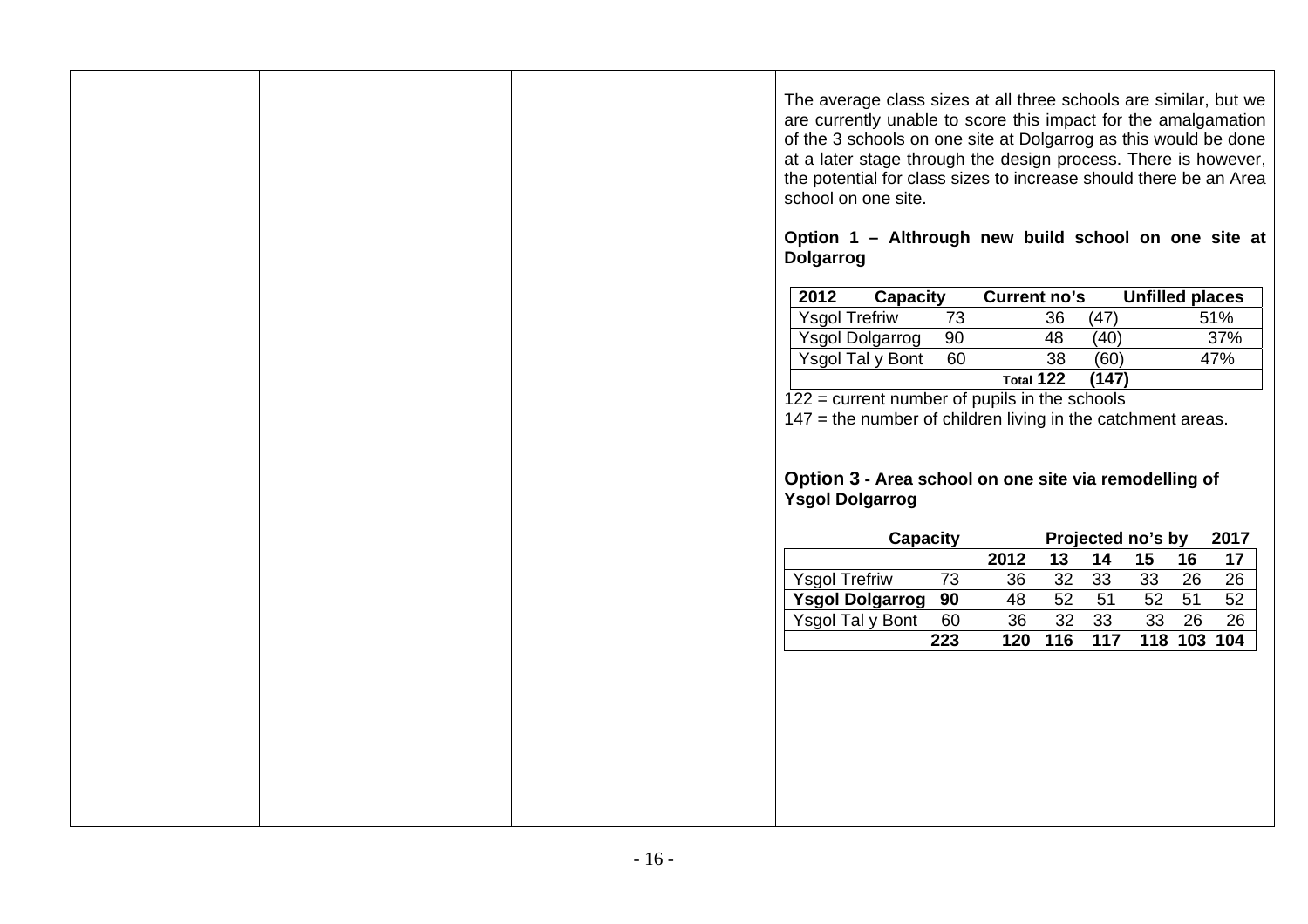| <b>MEASURE</b>                                                                                                              | <b>Option 1</b><br>All through<br>new build<br>school on one<br>site<br>(Dolgarrog) | <b>Option 2</b><br><b>Maintain</b><br><b>Current</b><br><b>Schools</b><br>(Community<br>preferred) | <b>Option 3</b><br>Area school on<br>one site via<br>remodelling of<br><b>Ysgol Dolgarrog</b> | <b>Option 4</b><br>Area school<br>on existing 3<br><b>sites</b> | <b>Comments / Future mitigation of negative impacts</b>                                                                                                                                                                                                                                                                                                                                                                                      |
|-----------------------------------------------------------------------------------------------------------------------------|-------------------------------------------------------------------------------------|----------------------------------------------------------------------------------------------------|-----------------------------------------------------------------------------------------------|-----------------------------------------------------------------|----------------------------------------------------------------------------------------------------------------------------------------------------------------------------------------------------------------------------------------------------------------------------------------------------------------------------------------------------------------------------------------------------------------------------------------------|
| <b>Services provided</b><br>by the school for<br>the community,<br>including extra<br>curricular activities<br>Weighting 25 |                                                                                     |                                                                                                    |                                                                                               |                                                                 | Option 1 & 3 - As at $25th$ September 2012, Breakfast<br>club/Welsh Government free breakfast was provided for 16<br>children at Dolgarrog, 9 at Tal y bont and 7 at Trefriw.<br>Children from Tal y bont and Trefriw, if eligible to travel to<br>school by school transport to Ysgol Dolgarrog would not arrive<br>in time to receive breakfast. These pupils probably currently<br>walk to school.                                        |
|                                                                                                                             |                                                                                     |                                                                                                    |                                                                                               |                                                                 | All three schools provide comparable range of activities, none<br>of which require specialist facilities with the exception of Ysgol<br>Dolgarrog which does provide a fortnightly football club on the<br>large field on the school premises. It is anticipated that options<br>1 & 3 would provide a similar or greater number of activities.                                                                                              |
|                                                                                                                             | $-3$<br>$(-75)$                                                                     | $\mathbf 0$<br>(0)                                                                                 | $-3$<br>$(-75)$                                                                               | $\overline{0}$<br>(0)                                           | Ysgol Tal y Bont provides a weekly film & knitting club and a<br>monthly cookery club. Clwb yr Henoed come in to the school<br>once a month.                                                                                                                                                                                                                                                                                                 |
|                                                                                                                             |                                                                                     |                                                                                                    |                                                                                               |                                                                 | All three schools actively participate and support Welsh<br>language cultural activities and events within their respective<br>communities i.e. Cylch Meithrin, Ti a Fi, Eisteddfodau, Urdd.<br>Will these survive in their respective communities without the<br>support of the school?                                                                                                                                                     |
|                                                                                                                             |                                                                                     |                                                                                                    |                                                                                               |                                                                 | Social events such as barbeques, concerts, coffee evenings<br>etc attended by members of the community who don't have<br>children at the school. Loss of socialising opportunity.                                                                                                                                                                                                                                                            |
|                                                                                                                             |                                                                                     |                                                                                                    |                                                                                               |                                                                 | Ysgolion Trefriw and Tal y Bont use the local Church and<br>Chapel up to 3 times a year for Easter and Christmas services.<br>There a risk that these might not continue if the Trefriw and Tal<br>y Bont schools are closed. Pupil participation ensures parent<br>attendance at services. Depleting congregation, sense of place<br>within community. School/PTA/Governors could consider<br>alternating venues across the three villages. |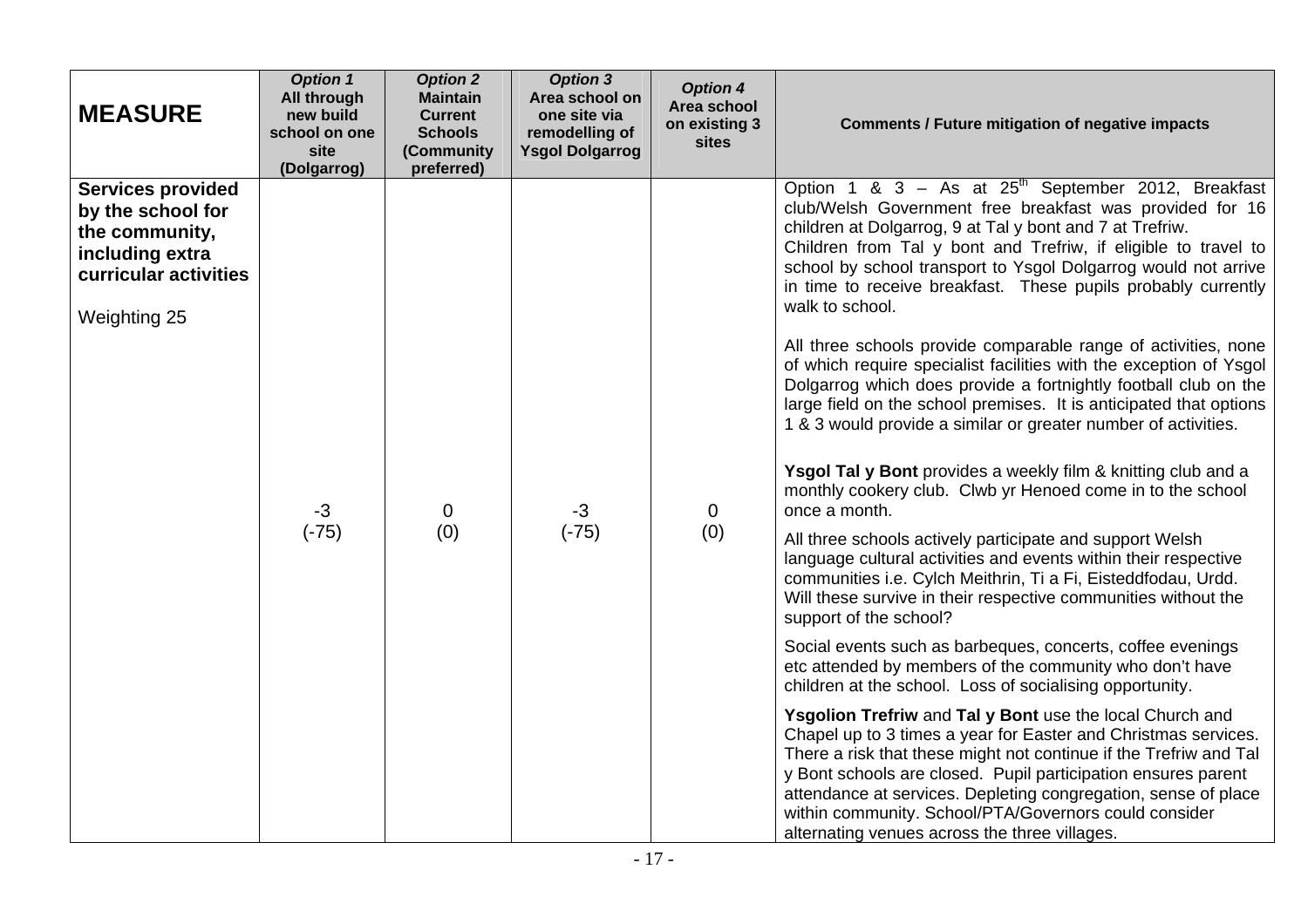| <b>MEASURE</b>                                                                                                            | <b>Option 1</b><br>All through<br>new build<br>school on one<br>site<br>(Dolgarrog) | <b>Option 2</b><br><b>Maintain</b><br><b>Current</b><br><b>Schools</b><br>(Community<br>preferred) | <b>Option 3</b><br>Area school on<br>one site via<br>remodelling of<br><b>Ysgol Dolgarrog</b> | <b>Option 4</b><br>Area school<br>on existing 3<br>sites | <b>Comments / Future mitigation of negative impacts</b>                                                                                                                                                                                                                                                                                                                                                                                                                                                                                                                                                                                                                                                                                                                                                                                                                                                                      |
|---------------------------------------------------------------------------------------------------------------------------|-------------------------------------------------------------------------------------|----------------------------------------------------------------------------------------------------|-----------------------------------------------------------------------------------------------|----------------------------------------------------------|------------------------------------------------------------------------------------------------------------------------------------------------------------------------------------------------------------------------------------------------------------------------------------------------------------------------------------------------------------------------------------------------------------------------------------------------------------------------------------------------------------------------------------------------------------------------------------------------------------------------------------------------------------------------------------------------------------------------------------------------------------------------------------------------------------------------------------------------------------------------------------------------------------------------------|
| <b>Community</b><br>facilities used<br>regularly by the<br>school<br>Weighting 10                                         | $-1$<br>$(-10)$                                                                     | $\overline{0}$<br>(0)                                                                              | $-1$<br>$(-10)$                                                                               | $\overline{0}$<br>(0)                                    | Ysgolion Trefriw and Tal y Bont use the Village Hall in their<br>respective communities twice weekly plus for school concerts<br>as neither school has a school hall. Options 1 & 3 will result in<br>a slight loss of income for these village halls.<br>Ysgol Dolgarrog do not make use of any community facility;<br>has its own school hall.<br>Ysgol Trefriw use the local park weekly.                                                                                                                                                                                                                                                                                                                                                                                                                                                                                                                                 |
| <b>Community</b><br>facilities provided<br>by and activity<br>undertaken within<br>the school<br>premises<br>Weighting 25 | $-2$<br>$(-50)$                                                                     | $\mathbf 0$<br>(0)                                                                                 | $-2$<br>$(-50)$                                                                               | 0<br>(0)                                                 | Option 1 & 3 - Ysgol Feithrin/Ti a Fi are held in the school at<br>Trefriw & Tal y Bont which means that parents and children<br>become familiar with the school and staff and enables a<br>smooth transition to reception class.<br>Trefriw - ESTYN report - There are close links with the<br>'Cylch Meithrin' (Nursery Group) which meets every<br>afternoon in a room at the school. Some of the school's<br>nursery children join the 'Cylch Meithrin' on occasions.<br>Options 1 & 3 - If Ti a Fi were to also transfer and not be held<br>at another location within Trefriw & Talybont, this could have a<br>negative impact on those communities.<br>Ysgol Dolgarrog provides facilities for weekly Welsh lessons<br>by Bangor University<br>Ysgol Tal y Bont provides monthly facilities for Clwb yr<br>Henoed which might result in the loss of opportunity for social<br>integration between the two age-groups. |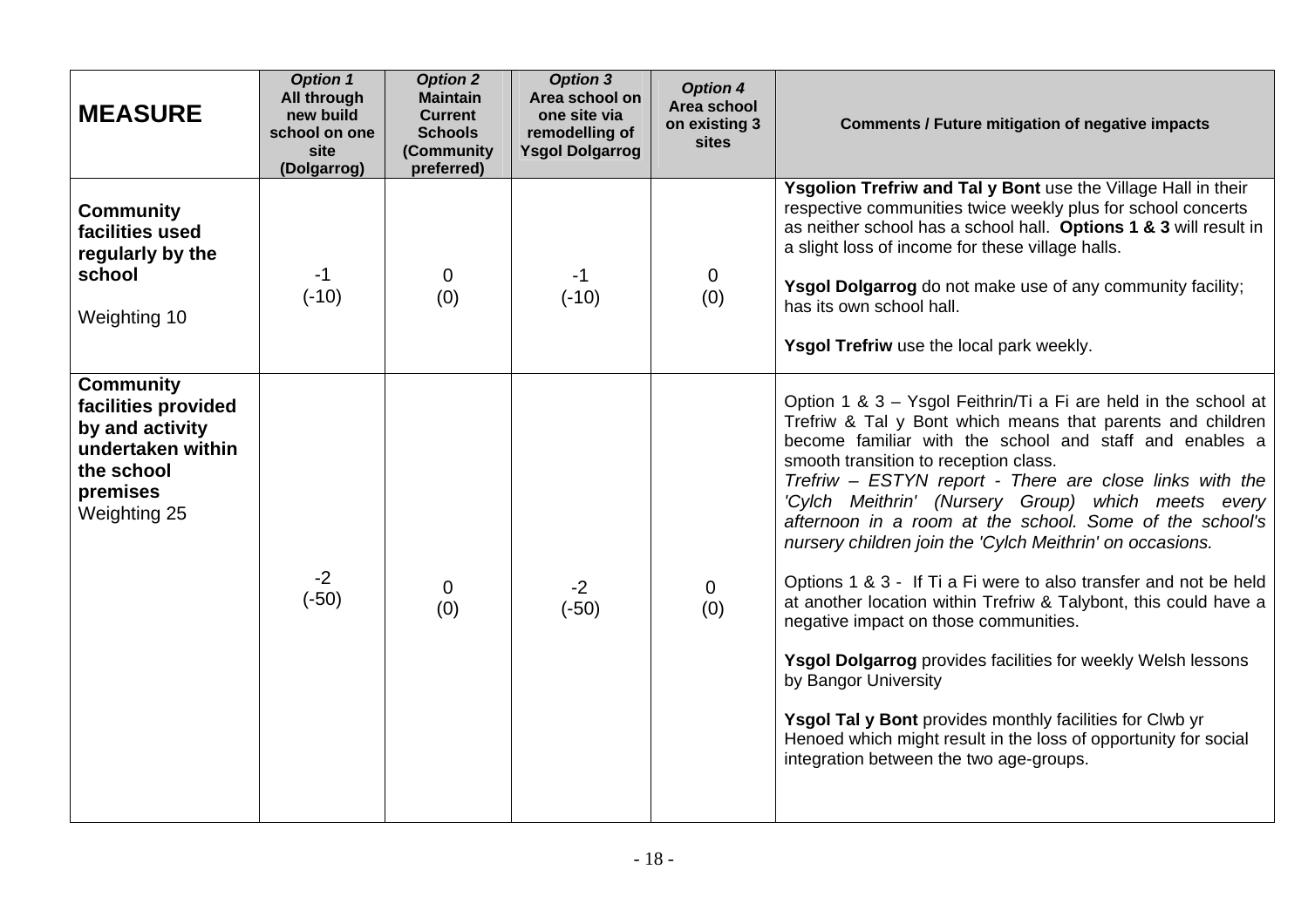| <b>MEASURE</b>                                                  | <b>Option 1</b><br>All through<br>new build<br>school on one<br>site<br>(Dolgarrog) | <b>Option 2</b><br><b>Maintain</b><br><b>Current</b><br><b>Schools</b><br>(Community<br>preferred) | <b>Option 3</b><br>Area school on<br>one site via<br>remodelling of<br><b>Ysgol Dolgarrog</b> | <b>Option 4</b><br>Area school<br>on existing 3<br>sites | <b>Comments / Future mitigation of negative impacts</b>                                                                                                                                                                                                                                                                                                                                                                                                                                                                                                                      |
|-----------------------------------------------------------------|-------------------------------------------------------------------------------------|----------------------------------------------------------------------------------------------------|-----------------------------------------------------------------------------------------------|----------------------------------------------------------|------------------------------------------------------------------------------------------------------------------------------------------------------------------------------------------------------------------------------------------------------------------------------------------------------------------------------------------------------------------------------------------------------------------------------------------------------------------------------------------------------------------------------------------------------------------------------|
| Impact on local<br>businesses and<br>employment<br>Weighting 10 |                                                                                     |                                                                                                    |                                                                                               |                                                          |                                                                                                                                                                                                                                                                                                                                                                                                                                                                                                                                                                              |
| Breakdown:<br>Employment                                        | $-3$<br>$(-30)$                                                                     | 0<br>(0)                                                                                           | $-3$<br>$(-30)$                                                                               | 0<br>(0)                                                 | No members of the teaching, support or admin staff at any of<br>the three schools live in the school catchment area but at<br>Ysgol Dolgarrog, the Caretaker lives in Tal y Bont (within the ward)<br>Ysgol Tal Y Bont - Caretaker lives in Tal y Bont<br>Trefriw - Caretaker lives in Trefriw . We have no information<br>on playground assistants, nor canteen staff.<br>We have no information available as to how many staff will be<br>required for options 1&3.<br>It is fair to assume that options 1&3 would result in some loss of<br>ancillary and domestic posts. |
| Local convenience<br>retail businesses                          | $-1$<br>$(-10)$                                                                     | 0<br>(0)                                                                                           | -1<br>$(-10)$                                                                                 | $\overline{0}$<br>(0)                                    | Ysgolion Trefriw & Tal y Bont use the local shop and butcher<br>for purchasing refreshments for extra curricular/after school<br>activities and events.<br>All three villages' shops/butchers are in close proximity of or on<br>route to the schools and may lose the benefit from school traffic<br>footfall.                                                                                                                                                                                                                                                              |
| <b>Childcare Business</b><br>within the Area                    | $\mathbf 0$                                                                         | $\mathbf 0$                                                                                        | $\overline{0}$                                                                                | $\overline{0}$                                           | None                                                                                                                                                                                                                                                                                                                                                                                                                                                                                                                                                                         |
| <b>Businesses supplying</b><br>schools                          | $\mathbf 0$                                                                         | $\mathbf 0$                                                                                        | $\mathbf 0$                                                                                   | 0                                                        | Use made of the local shop and butchers for refreshments for<br>Urdd and school events (barbeques)                                                                                                                                                                                                                                                                                                                                                                                                                                                                           |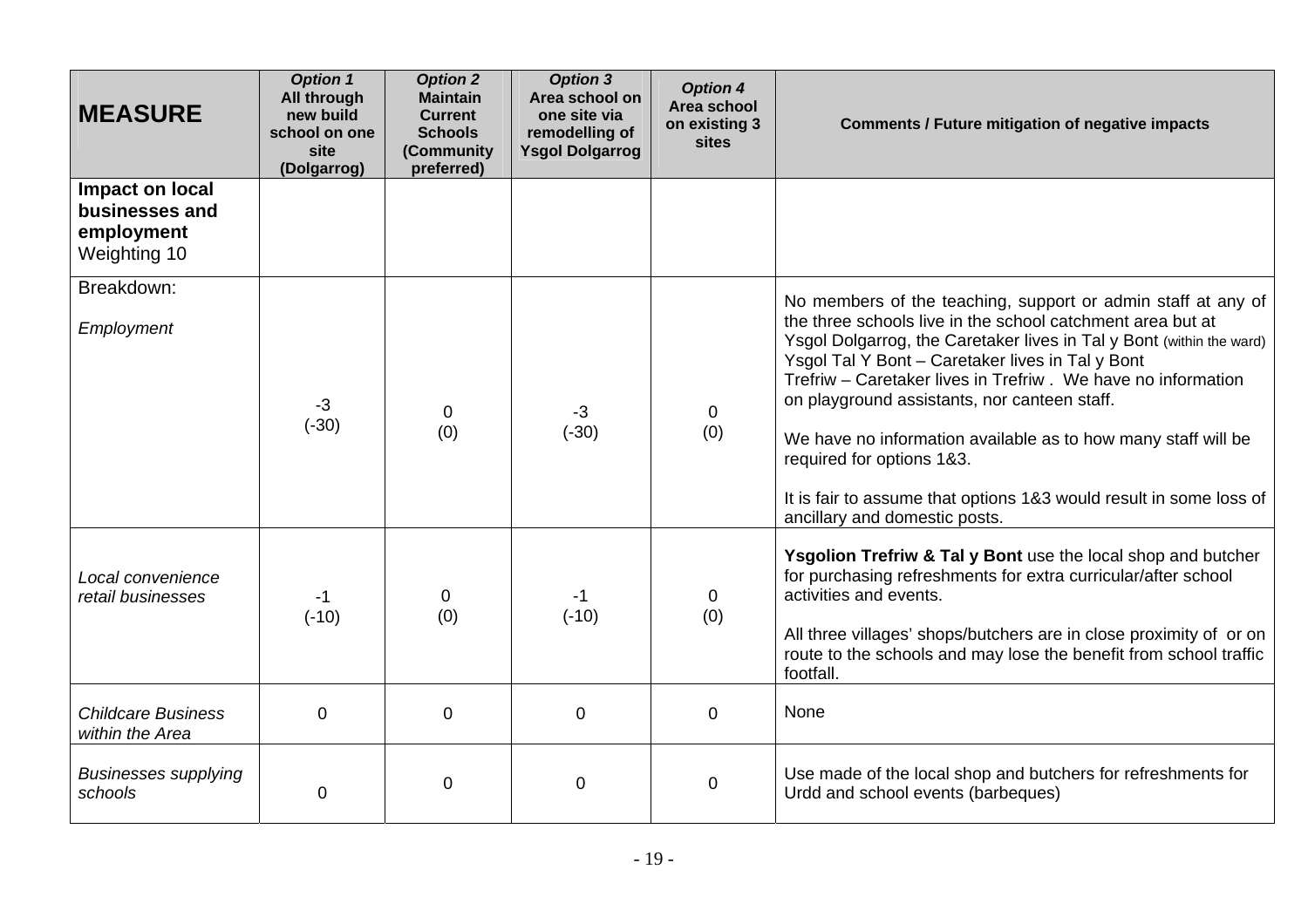| <b>Measure</b>                                                                                           | <b>Option 1</b><br>All through new build<br>school on one site<br>(Dolgarrog) | <b>Option 2</b><br><b>Maintain Current Schools</b><br>(Community preferred) | <b>Option 3</b><br>Area school on one<br>site via remodelling of<br><b>Ysgol Dolgarrog</b> | <b>Option 4</b><br>Area school on existing<br>3 sites |
|----------------------------------------------------------------------------------------------------------|-------------------------------------------------------------------------------|-----------------------------------------------------------------------------|--------------------------------------------------------------------------------------------|-------------------------------------------------------|
| <b>Children living in the</b><br>catchment area attending the<br>school (30)                             | $-90$                                                                         | 0                                                                           | $-90$                                                                                      | $-30$                                                 |
| Services provided by the<br>school for the community,<br>including extra curricular<br>activities (25)   | $-75$                                                                         | 0                                                                           | $-75$                                                                                      | O                                                     |
| <b>Community facilities used</b><br>regularly by the school (10)                                         | $-10$                                                                         | $\mathbf{0}$                                                                | $-10$                                                                                      | $\bf{0}$                                              |
| <b>Community facilities</b><br>provided by and activity<br>undertaken within the school<br>premises (25) | $-50$                                                                         | 0                                                                           | $-50$                                                                                      | $\Omega$                                              |
| <b>Impact on local businesses</b><br>and employment (10)                                                 | $-40$                                                                         | $\mathbf 0$                                                                 | -40                                                                                        | $\mathbf{0}$                                          |
| <b>Total Community Impact</b><br><b>Score</b>                                                            | $-265$                                                                        | $\bf{0}$                                                                    | $-265$                                                                                     | $-30$                                                 |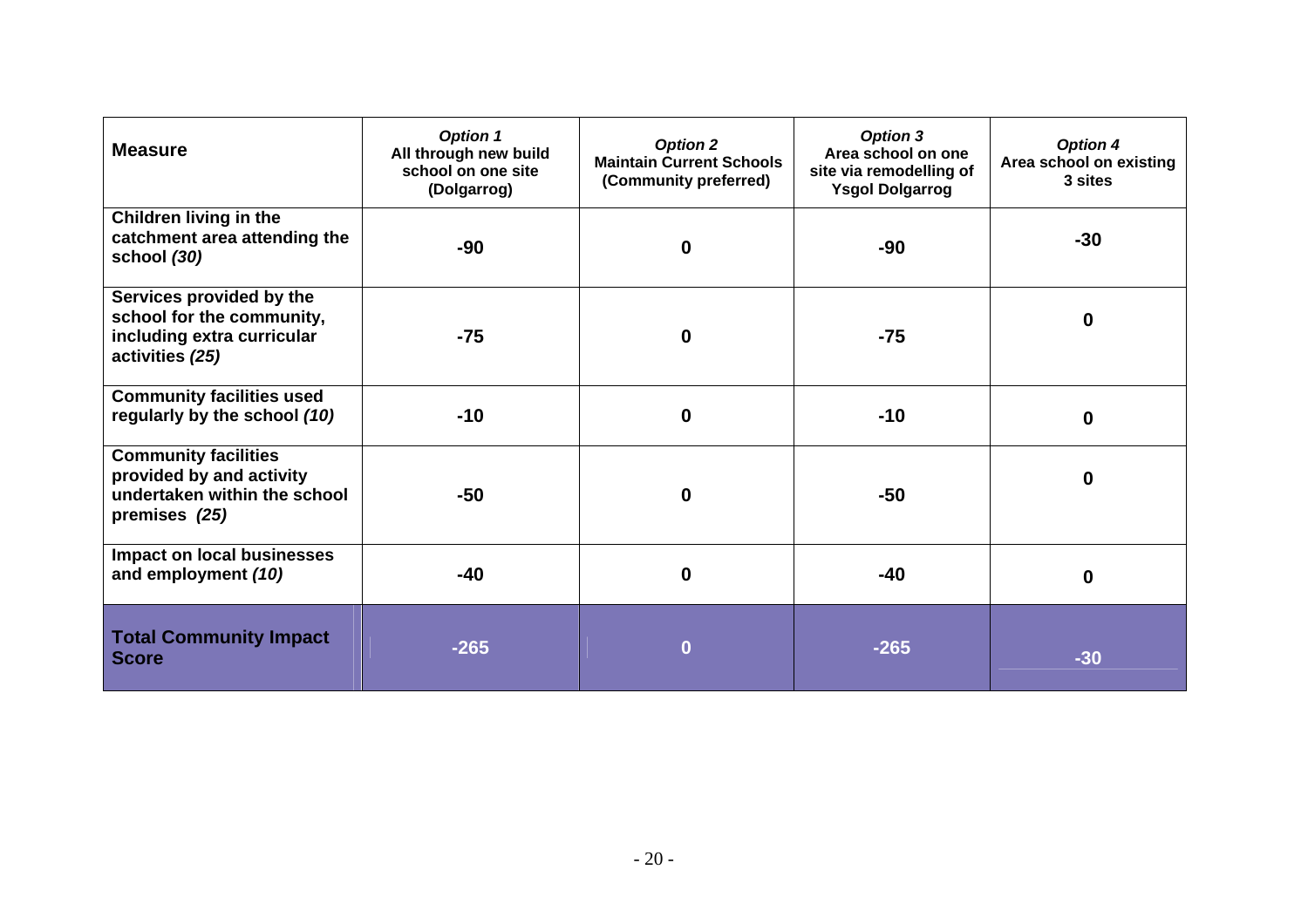## **5. Conclusions and Recommendations**

91% of the Dolgarrog children, 56% of the Tal y Bont children and 76% of Trefriw children living in the catchment, choose their local school.

 The destination of pupils not choosing their local school for reasons other than faith or down to parental preference demonstrates that there is a level distribution of pupils who currently choose to attend schools outside their own area catchment but within the catchment proposed at options 1 & 3.

We have assumed that the new build school site will be at or in close proximity of the current school at Dolgarrog.

The outcome of the impact assessment based on the five measures in section 4 is that options 1 & 3, an all-through new build school on one site (Dolgarrog) and/or an area school on one site via remodelling of Ysgol Dolgarrog will result in a moderate impact on the communities of Trefriw and Tal y Bont. There would be a slight increase in journey times for the children living in Tal y Bont. For the children living in the Trefriw catchment, the daily journey to school could potentially increase from 1.6 miles to 6.2 miles. These pupils will be eligible for free Home to School transport (in line with the Home to School Transport Policy), but they will no longer be able to walk or cycle to school. Given Trefriw's close proximity to Llanrwst, 2.5 miles, a journey of 6 minutes, it could be that this will be the parental choice of school as an alternative to Dolgarrog/ Options 1 or 3.

Option 2, maintain current schools, the community preferred option, would see no real change other than possible improvements to existing facilities in order to bring them up to 'fit for purpose' standards . Option 4, an area school on existing three sites, would result in a slight negative impact with the sharing of a Head Teacher with the other 2 schools together with possible improvements to existing facilities in order to bring them up to 'fit for purpose' standards.

The average class sizes at all three schools are similar, but we are currently unable to score this impact for the amalgamation of the 3 schools on one site at Dolgarrog as this would be done at a later stage through the design process. There is however, the potential for class sizes to increase should there be an Area school on one site.

For those children in receipt of Breakfast club/Welsh Government free breakfast as at 25<sup>th</sup> September 2012, options 1 & 3 would have a moderate impact children from Trefriw; eligible to travel by school transport but which would not get them to Ysgol Dolgarrog in time to receive breakfast. These pupils probably currently walk to school in Trefriw.

All three schools provide comparable range of activities, none of which require specialist facilities with the exception of Ysgol Dolgarrog which does provide a fortnightly football club on the large field on the school premises. It is anticipated that options 1 & 3 would provide a similar or greater number of activities.

Both Ysgolion Tal y Bont and Trefriw use Community facilities regularly because they have no school hall and school field. Options 1 & 3 will result in a slight loss of income for the respective village halls and we believe there would be a moderate negative impact on the local Church and Chapel through the loss of Easter, Thanksgiving and Christmas services might not continue at Trefriw and Tal y Bont. Pupil participation ensures parent attendance at services and may result in depleting congregation & loss of sense of place within community. School/PTA/Governors could consider alternating venues across the three villages. Social events such as barbeques, concerts, coffee evenings etc are attended by members of the community who don't have children at the school. Loss of the school in a community will result in the loss of a socialising opportunity.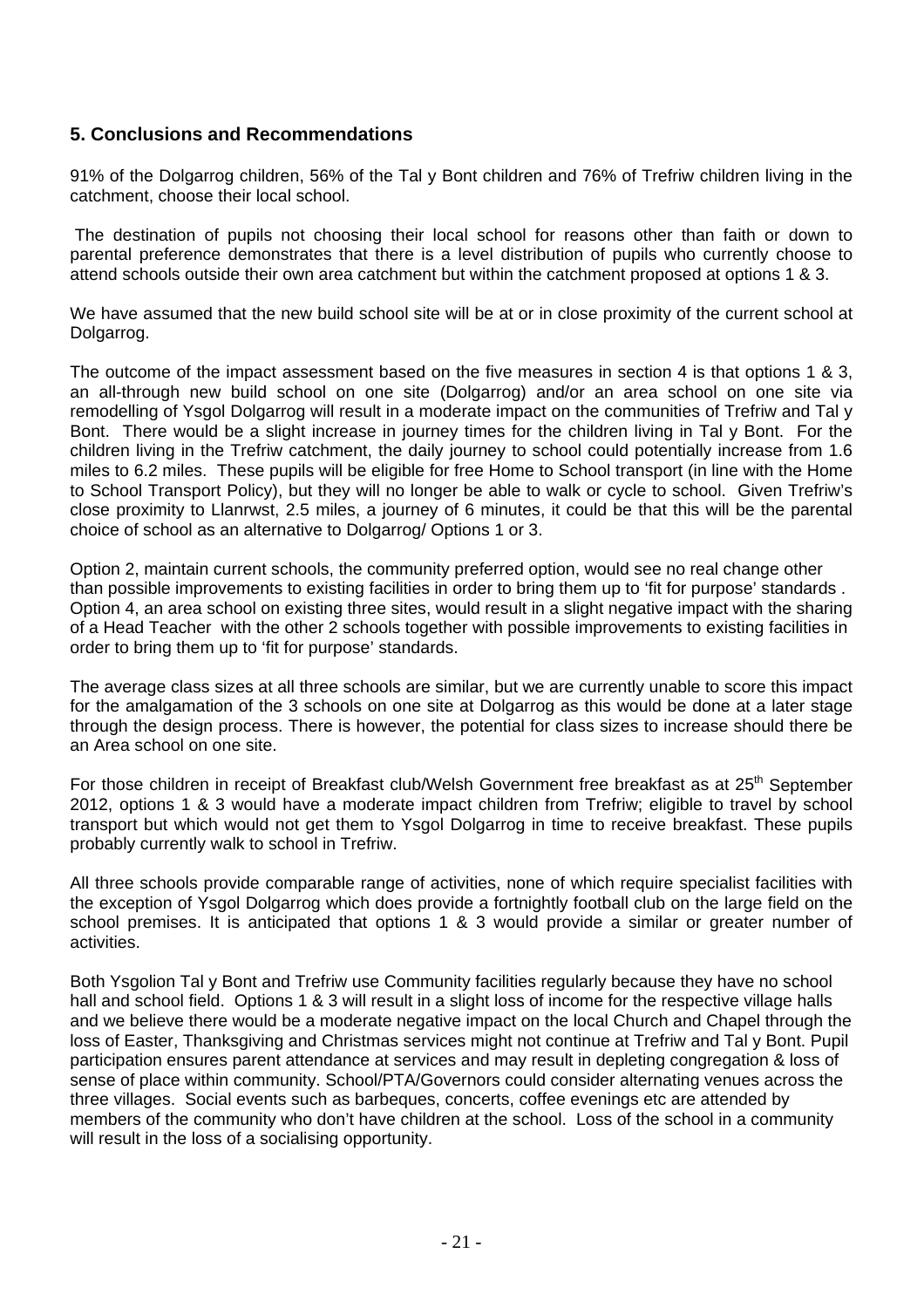All three schools actively participate and support Welsh language cultural activities and events within their respective communities i.e. Cylch Meithrin, Ti a Fi, Eisteddfodau, Urdd. Will these survive in their respective communities without the support of the school?

No members of the teaching, support or administrative staff at any of the three schools live in the school catchment area but it is fair to assume that options 1&3 would result in some loss of ancillary, administrative and domestic posts. We have no information available as to how many staff will be required for a new build/remodelling of Dolgarrog school.

There is no childcare business in the catchment areas of the three schools so we would therefore assume that arrangements are made within a circle of family and/or friends. Options 1 &3 would have a negative impact upon this type of arrangement for the Trefriw community as transport would be required to drop off/pick up children (part-time nursery and after school). Public transport is infrequent.

All three villages' shops/butchers are in close proximity of or on route to the schools and may lose the benefit from school traffic footfall.

Loss of a school may have an impact on the sustainability of a community, may make the village(s) less appealing to families with young children.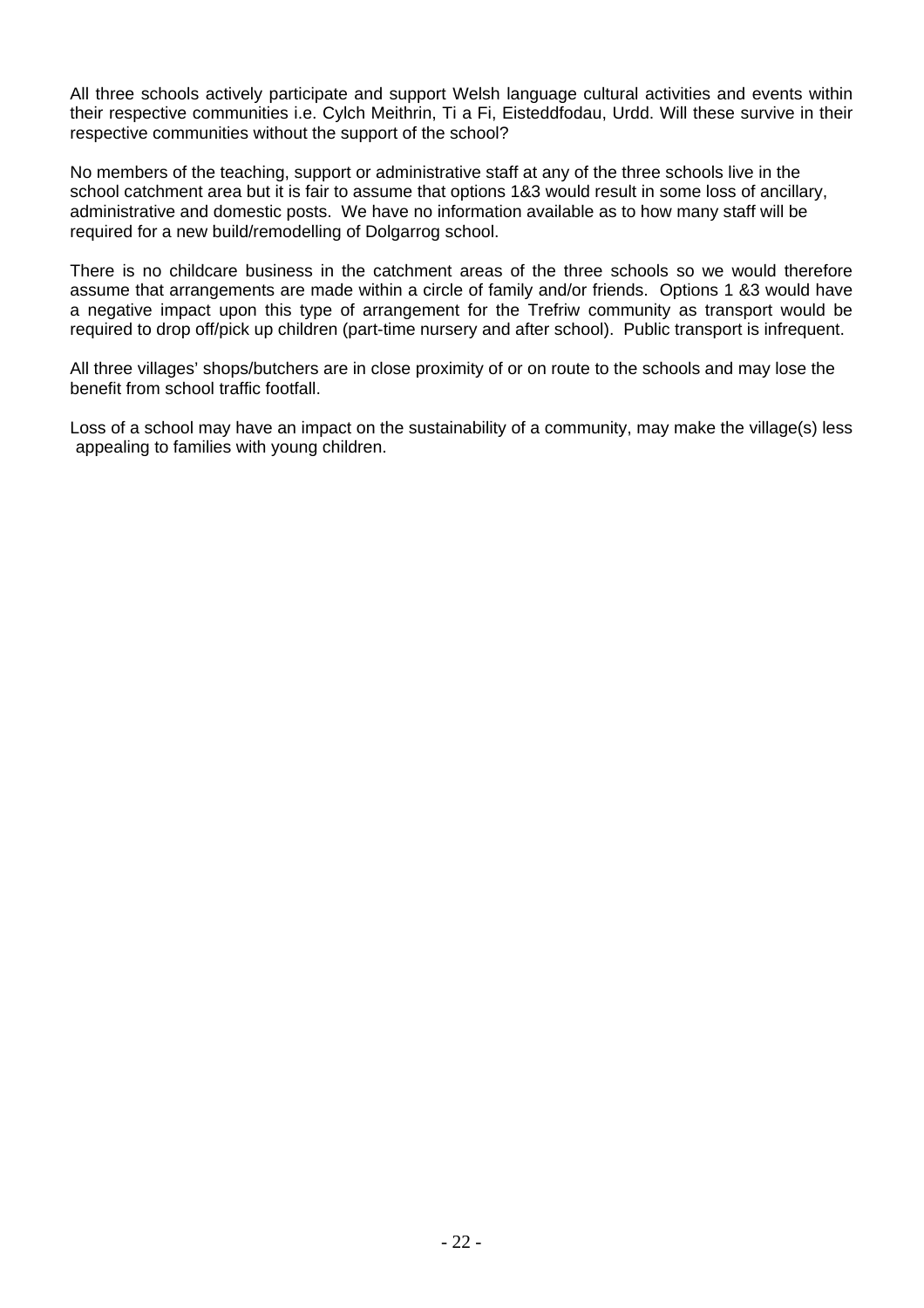## **Appendix**

## **Community Impact Assessment Methodology**

The Community Development Service was asked to consider the impact on the Penmaenrhos community, of the following options from the *'Strategy for the Modernisation of Conwy Primary Schools'* Implementation Plan:

*Option 1 (Driver Led)* All through school on 1 site (Tan y Marian)

*Option 2 (Community Preferred) -* Maintain Current Schools

*Option 3* All through school on existing 2 sites

The definition of 'All Through' given within the Conwy Primary School Modernisation Report: *This will involve the amalgamation of a junior and its feeder infant into one Primary school, with one Headteacher and one Governing Body.* 

Each of the schools within the area provided information about their role in the community (*see 3.1 Further school information*). Using these details and other information, the Community Development Service investigated the potential impacts that each of the proposed options may present.

Information analysed in this process represents a snapshot of the current situation.

Five key measures were identified with weightings agreed by the Primary Schools Modernisation Programme Board and applied to ensure that particular issues are appropriately represented:

- Children living in the catchment area attending their local school (Weighting: 30)
- Services provided by the school for the community including extra curricular activities (Weighting: 25)
- Community facilities used regularly by the school (Weighting: 10)
- Community facilities provided by and activity undertaken within the school premises (Weighting: 25)
- Impact on local businesses and employment (Weighting: 10)

A workshop involving local Elected Members was assembled to consider the assessment. Against each Option *(e.g. 'Option 3* All through school on existing 2 sites*)*:

- The five measures *(e.g. 'impact on local businesses and employment')* were assessed to identify any negative or positive impacts on the community.
- A score was then applied ranging from -3 to +3 based on the balance of the evidence available.
- Each individual score was then multiplied by the agreed weighting for the measure.

| <b>Measure score</b> | <b>Measure assessment</b>       | <b>Total measure score</b> |
|----------------------|---------------------------------|----------------------------|
| -3                   | Large deterioration             | -201 to -300               |
| $-2$                 | Moderate deterioration          | $-101$ to $-200$           |
| $-1$                 | Slight deterioration            | $-1$ to $-100$             |
| $\Omega$             | No overall change               |                            |
|                      | Slight improvement              | 1 to 100                   |
| $\mathcal{P}$        | Moderate improvement 101 to 200 |                            |
| 3                    | Large improvement               | 201 to 300                 |

Section 4.1 presents the outcome of the impact assessment for each Option.